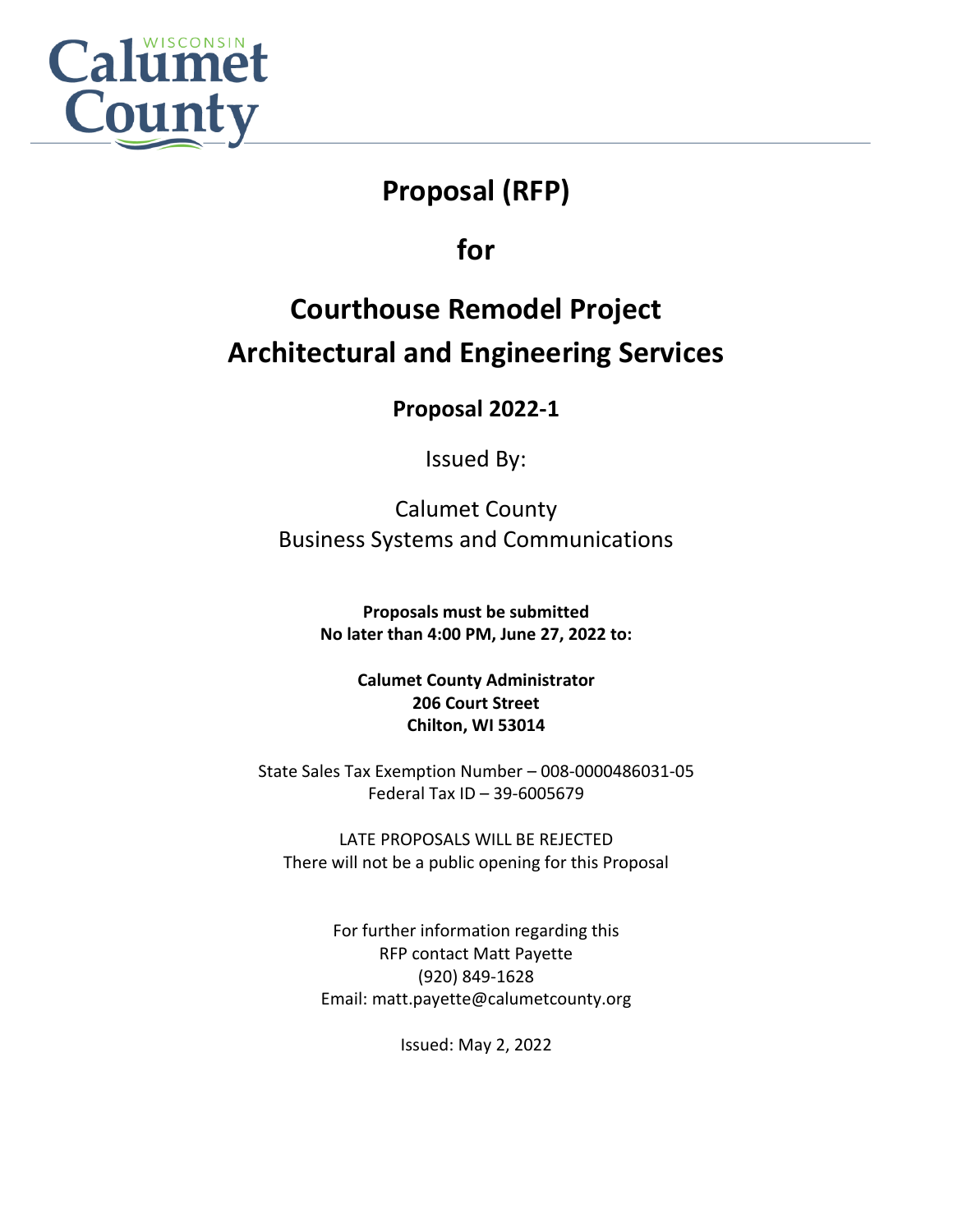# Table of Contents

| 1 <sup>1</sup> |  |
|----------------|--|
| 1.1.           |  |
| 1.2.           |  |
| 1.3.           |  |
| 1.4.           |  |
| 1.5.           |  |
| 1.6.           |  |
| 2.             |  |
| 2.1.           |  |
| 2.2.           |  |
| 2.3.           |  |
| 2.4.           |  |
| 2.5.           |  |
| 2.6.           |  |
| 2.7.           |  |
| 3.             |  |
| 3.1.           |  |
| 3.2.           |  |
| 3.3.           |  |
| 3.4.           |  |
| 3.5.           |  |
| 3.6.           |  |
| 3.7.           |  |
| 3.8.           |  |
| 3.9.           |  |
| 3.10.          |  |
| 3.11.          |  |
| 4.             |  |
| 4.1.           |  |
| 4.2.           |  |
| 4.3.           |  |
| 4.4.           |  |
| 4.5.           |  |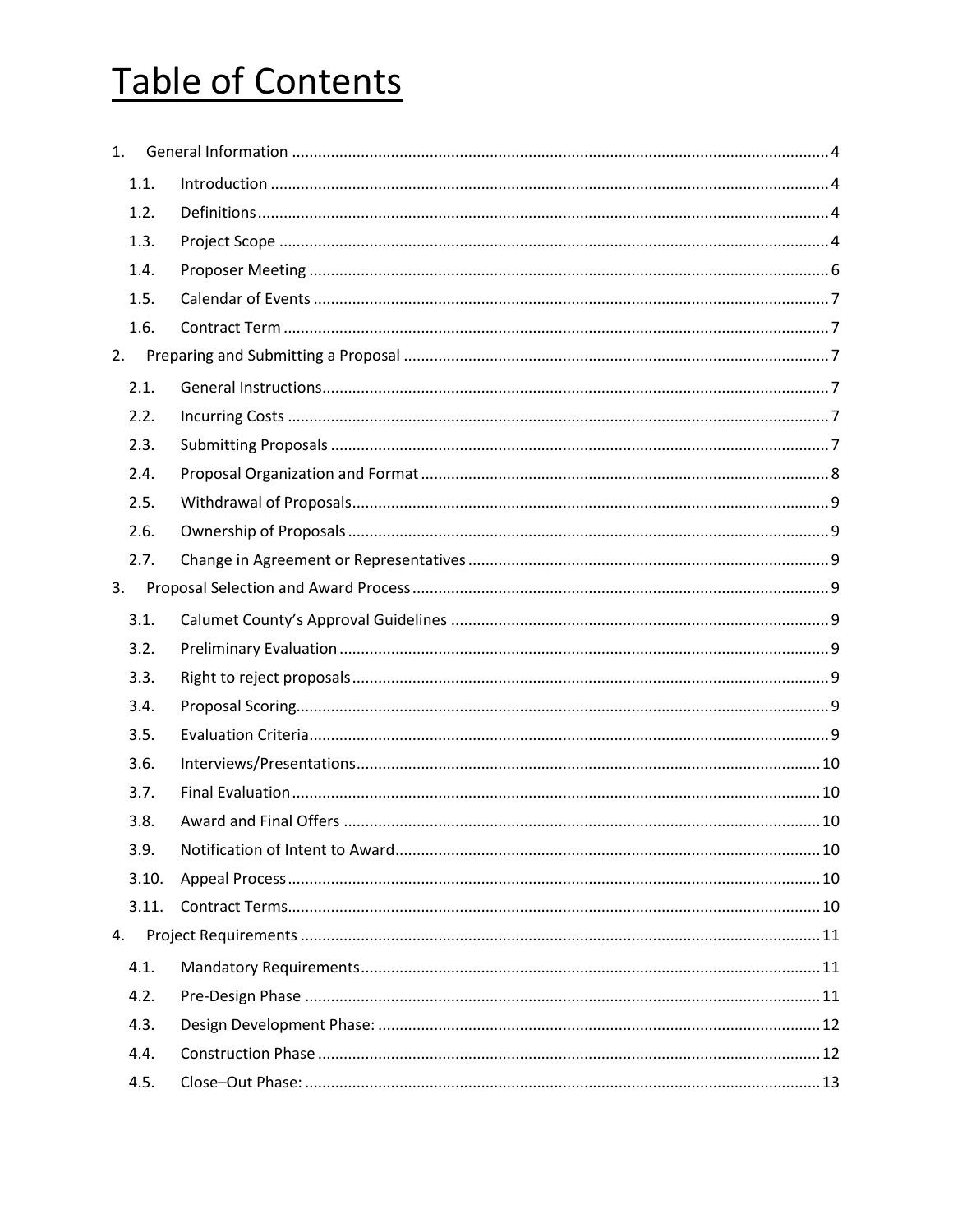# Table of Contents

| 5.   |                                                                                |  |
|------|--------------------------------------------------------------------------------|--|
| 5.1. |                                                                                |  |
| 5.2. |                                                                                |  |
| 5.3. |                                                                                |  |
| 5.4. | General Instructions for the Sealed Cost Proposal and how it will be scored 15 |  |
| 5.5. |                                                                                |  |
| 6.   |                                                                                |  |
|      |                                                                                |  |

#### **Attachments**

- Attachment A Signature and Authority Affidavit Form
- Attachment B References
- Attachment C Designation of Confidential & Proprietary Information Form
- Attachment D Mandatory Requirements/Deliverables
- Attachment E Standard Terms and Conditions
- Attachment F Cost Proposal

#### **Appendix**

- Appendix A [Courthouse Area Map](https://www.co.calumet.wi.us/DocumentCenter/View/8243/Attachment-A)
- Appendix B [Calumet County Courthouse Feasibility Study and Space Planning, 2016](https://www.co.calumet.wi.us/DocumentCenter/View/8217/Feasibility-Study-and-Space-Planning-2016)
- Appendix C [County Services Remodeling Scope and Estimate Report, 2021](https://www.co.calumet.wi.us/DocumentCenter/View/8218/Scope-and-Estimate-Report-2021)
- Appendix D [Calumet County's Contract of Services Agreemen](https://www.co.calumet.wi.us/DocumentCenter/View/8267/Construction-Services-Contract)t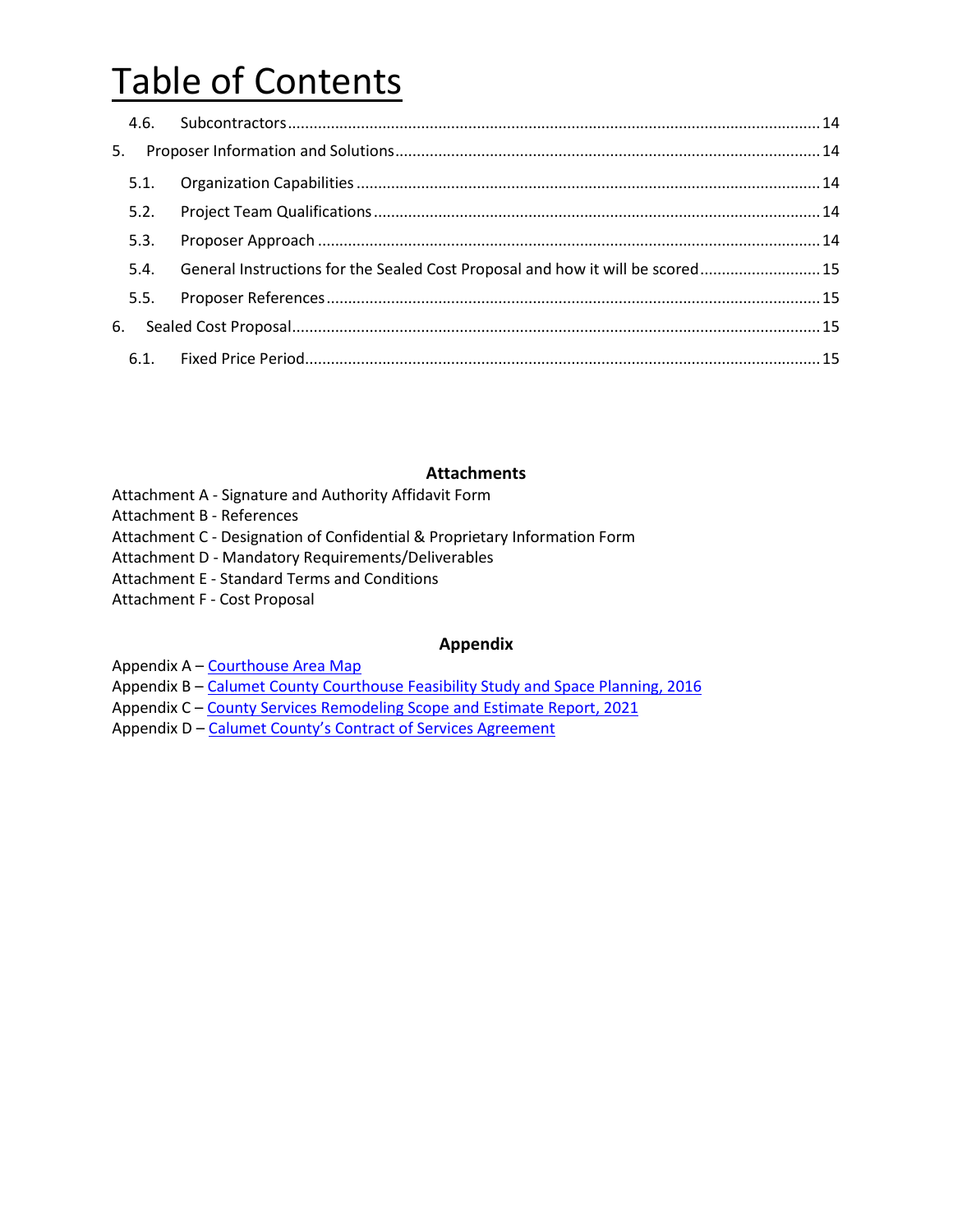# <span id="page-3-1"></span><span id="page-3-0"></span>**1. General Information**

#### **1.1. Introduction**

The purpose of this document is to provide interested parties with information to enable them to prepare and submit a proposal for architectural and engineering (A/E) services to Calumet County. The County's project consists of remodeling and renovation of the former Jail and Sheriff's Offices and other select areas in the Calumet County Courthouse. Services include architectural/engineering design, consulting services, and representing the County's interests during the concept validation, schematic design, design development, construction documents, bidding, construction, and close-out phases. The newly remodeled areas will primarily include office space and associated amenities such as conference and breakrooms.

Calumet County intends to use the results of this Request for Proposal (RFP) to award a contract for the project listed above. The contract administrator will be determined at the time of the contract award. Retain a copy of these proposal documents for your files. Should you receive an award, these documents become your contract terms and conditions.

#### <span id="page-3-2"></span>**1.2. Definitions**

The following definitions are used throughout the RFP:

- A/E means Architectural / Engineering
- BS&C means Calumet County Business Systems and Communications Division.
- County means Calumet County, Wisconsin.
- Firm means the company for which the Architectural / Engineer works.
- Proposer/Vendor/Bidder means a company or individual submitting a proposal in response to this RFP.
- RFP means Request for Proposal.

#### <span id="page-3-3"></span>**1.3. Project Scope**

#### 1.3.1. Objective/Needs

The objective of this request is to select a highly qualified A/E Firm to represent the County in all aspects of the design including architectural /engineering design services, consulting, and to represent the County's interests during the concept validation, schematic design, design development, construction documents, bidding/award, construction, and closeout phases.

#### 1.3.2. Background

The original courthouse was constructed in 1913. It is neoclassical in style, a solid and dignified building of red brick and concrete with a central dome. The east addition and connector were constructed in 1976, and the space between was infilled in 1995. The additions generally complement the original building in material and scale and allow the street presence of the original courthouse to dominate.

On the interior, re-arrangements and re-purposing of rooms and the multiple additions have created crowded and confusing conditions. Public users of the building routinely end up in the wrong reception area for the services they seek. Widely scattered and redundant reception areas create confusion and staffing inefficiency. The Calumet County Courthouse houses 15 County departments plus several affiliated tenants.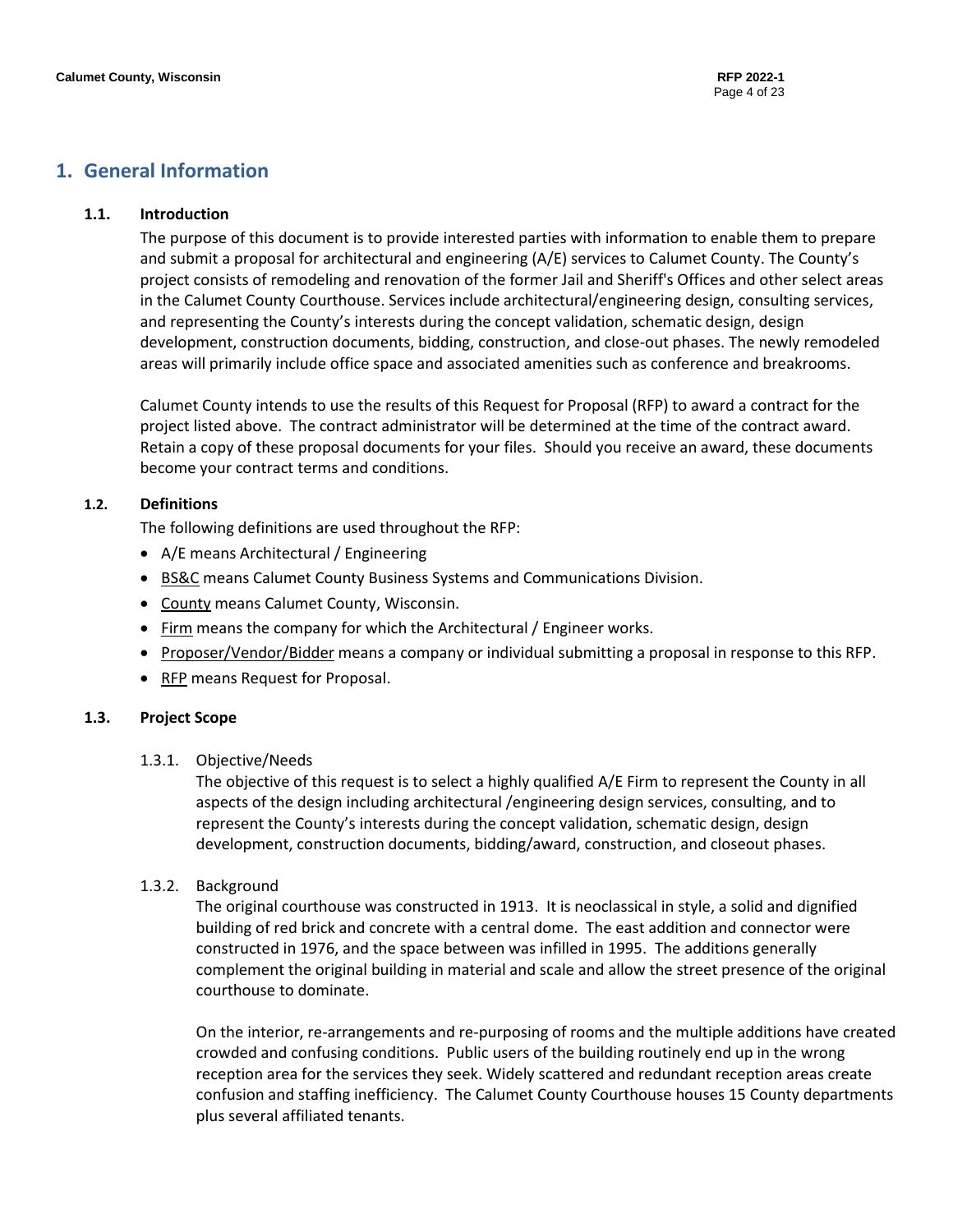In 2015 Kontext Architects performed a space study which identified existing office space was 27% short. At that time, space needs projecting 10 years out to year 2025 totaled 94,000 square feet which is anticipated to be 31% short of what is required.

In 2021, Samuels Group reviewed and updated the 2015 Kontext study to reflect physical changes to the Courthouse between 2015 and 2020. Space requirements of all departments were once again reviewed as well as department location considering the need to be "front-facing" (county staff meeting with those from the public); the extent to which a given department needed consolidation (the department is currently too spread out to be efficient); additional space needs (the department is cramped or overcrowded), consideration given to the relocation of the Sheriff's Office and Jail to the new Law Enforcement Center and repurposing the former old Law Enforcement Center for additional office space.

The result of this review provided the opportunity to have some divisions/departments continue in their current space with little or no change. Other divisions/departments are shown to be regrouped to some extent or are completely relocated. Finally, other divisions/departments are relocated to fully renovated spaces. The goal is to create a better overall organization of all divisions/departments within the constraints of the existing facility.

#### 1.3.3. Project Description

The County is requesting proposals from Architectural / Engineering (A/E) Firms for the County's anticipated remodel and renovations of the existing Calumet County Courthouse. The goal of the County is to receive the highest level of quality that aligns with its needs at the lowest reasonable price from an experienced and qualified firm. Areas included in this request for proposal are:

#### **Area A - Former Sheriff's Office and Jail:**

The project consists of the full renovation and remodel of the former Sheriff's Office and Jail that is in the process of being completely demoed/gutted. The total demo and remodel area is approximately 14,280 sq. ft. and will accommodate the relocation of five existing departments including:

- Planning & Zoning shared with Land & Water (Approximately 4350 sq. ft.)
- Information Technology (Approximately 2270 sq. ft.)
- Medical Examiner (Approximately 1400 sq. ft.)
- Federal Offices (Approximately 3000 sq. ft.)

Approximately 11,000 square feet is planned to be fully remodeled into new office space in the area that has been fully stripped and gutted. This area became available when the Sheriff's Office and Jail moved into a new Law Enforcement Center. This area will require complete remodeling including walls, all mechanical, electrical, plumbing, fire protection (MEP) work, and all finishes.

In addition, the following renovations are included within the scope of this project:

#### **Area B - Existing Clerk's Office:**

This area is located on the South end of the first floor. This is a partial remodel and contains approximately 435 sq. ft. This newly remodeled space will then accommodate the Veterans Service Office in addition to housing the existing Clerk's Office.

#### **Area C - Existing Treasurer's Office:**

This area is located on the South end of the first floor. This is a partial remodel and contains approximately 1,000 sq. ft. Treasurer's Office will remain in the space.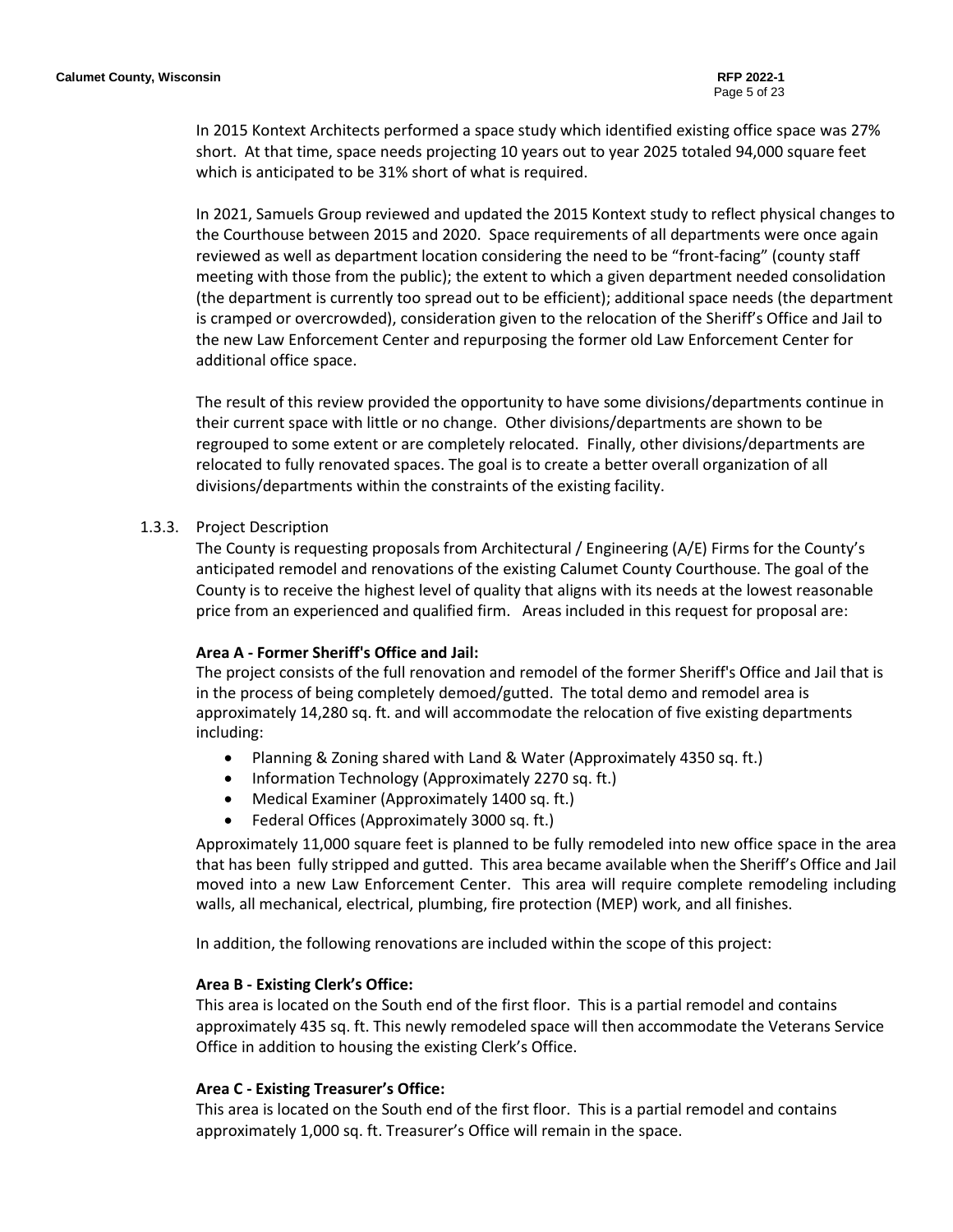#### **Area D – Existing Judge's Area:**

This area is located on the West side of the first floor. This is a partial remodel and contains approximately 1,000 sq. ft.

#### **Area E – Existing Rotunda and Miscellaneous Areas:**

This area is located on the South end of the first and second floors. This is a partial remodel that will require a new wall penetration in the historic portion of the building on the first floor. This area contains approximately 1,500 sq. ft.

#### **Area F – Existing Health and Human Services Department Reception Area:**

Create a new main lobby located close to the west elevator on the second floor. This area will include a partial demo with remodeling. The area contains approximately 2,000 sq. ft.

For a map of areas please see Appendix A.

#### 1.3.4. Clarifications and/or Revisions to this RFP

Calumet County Business System Analyst and Communications Manager is the sole point of contact for the County during the selection process. Contact with anyone else involved with this process without the prior authorization of the Business Systems Analyst and Communications Manager may result in the disqualification of your proposal. Proposers are expected to raise any questions, noted errors, discrepancies, ambiguities, exceptions, additions, or deficiencies they have concerning this proposal in writing through email by May 31, 2022, to Matt Payette; [matt.payette@Calumetcounty.org.](mailto:brent.jalonen@calumetcounty.org)

If a proposer discovers any significant ambiguity, error, conflict, discrepancy, omission, or other deficiency in this proposal before or after the above date but before the opening date, they shall immediately notify the above-named individual of such error and request modification or clarification of the proposal document before the proposal opening date.

If the proposer fails to notify the County before the proposal due date of any condition stated above that reasonably should have been known to the proposer, and if a contract is awarded to that proposer, the proposer shall not be entitled to additional compensation or time because of the error or its correction.

Revisions to this request for proposal, or answers to questions, will be made only by an official written addendum issued by BS&C. Proposers are responsible for checking the website [https://www.Calumetcounty.org/877/Bids-and-Quotes](https://www.calumetcounty.org/877/Bids-and-Quotes) for any addenda before submitting a proposal. Failure to acknowledge the addenda may disqualify your proposal.

#### <span id="page-5-0"></span>**1.4. Proposer Meeting**

Proposer Meeting will be held on June 1, 2022, at 1:00 p.m. at the Calumet County Courthouse in Room 025 to respond to questions and to provide any needed additional instruction to vendors on the submission of proposals. Proposers are required to meet all PPE (Personal Protective Equipment) standards, if applicable. The meeting will include a walkthrough of areas to be remodeled as part of this project and **it is required that interested firms attend**.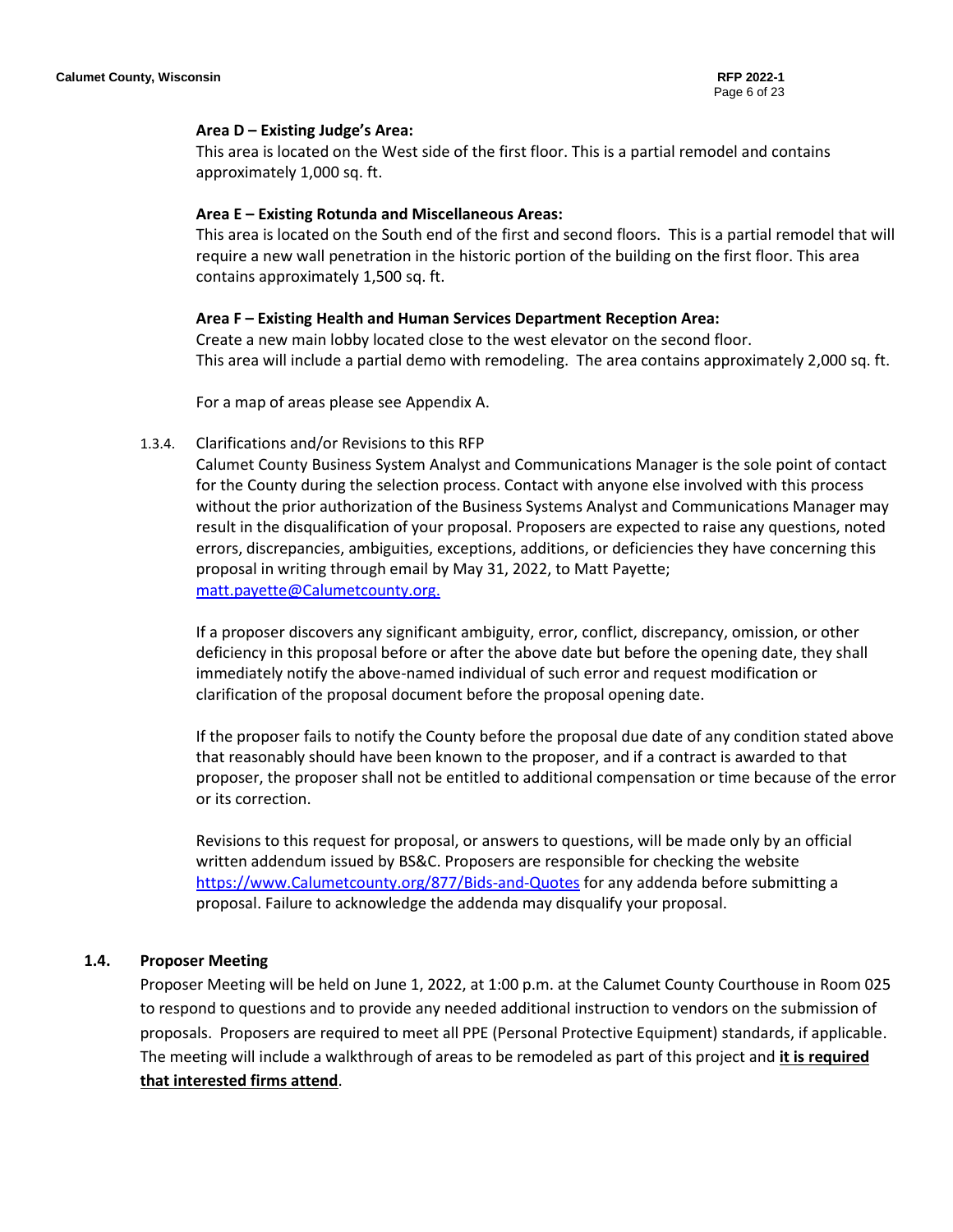#### <span id="page-6-0"></span>**1.5. Calendar of Events**

Listed below are specific and estimated dates and times of actions related to this RFP. The actions with specific dates must be completed as indicated unless otherwise changed by the County. If the County finds it necessary to change any of the specific dates and times, it will do so by issuing addenda to this RFP.

| <b>DATE</b>     | <b>EVENT</b>                                                        |
|-----------------|---------------------------------------------------------------------|
| May 2, 2022     | RFP Issuance date                                                   |
| May 31, 2022    | Last day for submitting written questions                           |
| June 1, 2022    | <b>Proposer Meeting</b>                                             |
| June 6, 2022    | Addenda posted to https://www.Calumetcounty.org/877/Bids-and-Quotes |
| June 27, 2022   | Proposals are due at or before 4:00 p.m.                            |
| July 11, 2022   | Interviews/Presentations (estimated date if needed)                 |
| July 18, 2022   | Notification of intent to award sent to proposers (estimated)       |
| August 8, 2022  | Contract award (estimated)                                          |
| August 29, 2022 | Contract start date (estimated)                                     |
| March 1, 2023   | Public Bidding (Section 4.3.3.) Complete                            |

#### <span id="page-6-1"></span>**1.6. Contract Term**

The agreement between the Firm and Calumet County shall be Calumet County's Contract of Services Agreement (Appendix D) and AIA Document B101 – 2017, Standard Form of Agreement Between Owner and Architect. If there is any conflict between the two documents, Calumet County's Contract of Services shall prevail. The contracts shall be effective on the date indicated on the contracts and shall continue until the completion of the building and renovation projects, subject to the any termination clause included in the contracts.

# <span id="page-6-3"></span><span id="page-6-2"></span>**2. Preparing and Submitting a Proposal**

#### **2.1. General Instructions**

The evaluation and selection of a firm will be based on the information submitted in the proposal plus references and any required interviews/presentations. Proposers should respond clearly and completely to all requirements. Failure to respond to each of the requirements in the RFP may be the basis for rejecting a proposal. Elaborate proposals (e.g. expensive artwork), beyond what is sufficient to present a complete and effective proposal are not necessary or desired.

#### <span id="page-6-4"></span>**2.2. Incurring Costs**

The County is not liable for any cost incurred by proposers in replying to this RFP.

#### <span id="page-6-5"></span>**2.3. Submitting Proposals**

Proposers must submit, in a sealed package**, one original printed proposal PLUS one digital copy on USB** of all materials required for acceptance of their proposal on or before 4:00 p.m., on June 27, 2022 to:

Calumet County Administrator Attn: Patricia Winkler, Room 313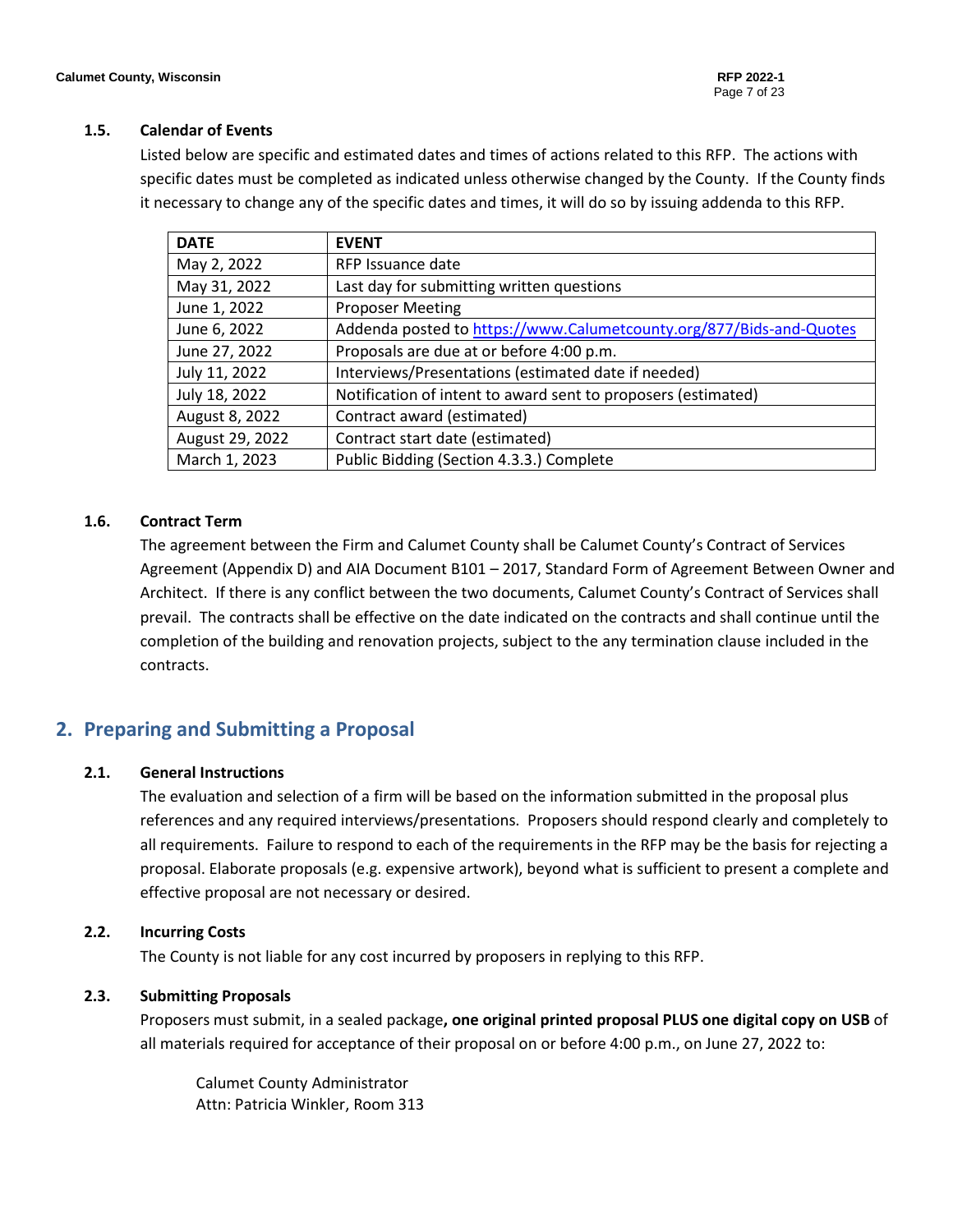206 Court Street Chilton, WI 53014

All proposals must be received in the Calumet County Administrator's Office by the stated time. Late proposals will not be accepted. Receipt of the proposal by the U.S. mail system does not constitute receipt of the proposal by Calumet County BS&C.

The County does not accept proposals submitted sent by fax or email. All proposals must be packaged, sealed, and display the following information on the outside of the package:

**Proposer's Name and Address Request for Proposal Title Request for Proposal Number Proposal Due Date**

#### <span id="page-7-0"></span>**2.4. Proposal Organization and Format**

Proposals should be typed and submitted on 8.5 by 11-inch paper with page numbers clearly indicated and bound securely. Proposers responding to this RFP must comply with the following format requirements:

**Section One – INTRODUCTORY SECTION:** Include a table of contents, transmittal letter, Attachment A - RFP Signature and Authority Affidavit Form, any addenda signature pages, and Attachment C - Designation of Confidential & Proprietary Information Form.

The transmittal letter shall not exceed two pages and should express interest in the project, as well as what value you add if awarded the contract. Provide a statement indicating your ability to meet the requirements of the RFP, along with acceptance of the terms of the RFP. The County would accept consortiums of multiple firms to complete the project; however, the letter should include the name of the firm, RFP contract person, email address, mailing address, and telephone number taking contractual responsibility for the satisfactory completion of the project, and must be signed by a person authorized to bind the firm. Your offer must be good for 60 days from the bid closing date.

The Signature and Authority Affidavit submitted in response to this RFP must be signed by the person in the Proposer's organization who is responsible for the decision as to the prices being offered or by a person who has been authorized in writing to act as agent for the person responsible for the decision on prices and services. Failure to provide these forms/information with your bid submittal may disqualify your proposal.

**Section Two - RESPONSE TO PROPOSER INFORMATION AND SOLUTIONS:** Responses to the requirements in the proposer information and solutions must be in the same sequence and numbered as they appear in this RFP. Include here completed Attachment B--References.

**Section Three – MANDATORY REQUIREMENTS/DELIVERABLES:** Include Attachment D - Mandatory Requirements/Deliverables and Attachment F – Cost Proposal (separate sealed envelope). All costs, as requested, for product(s) and/or service(s) must be included in this proposal.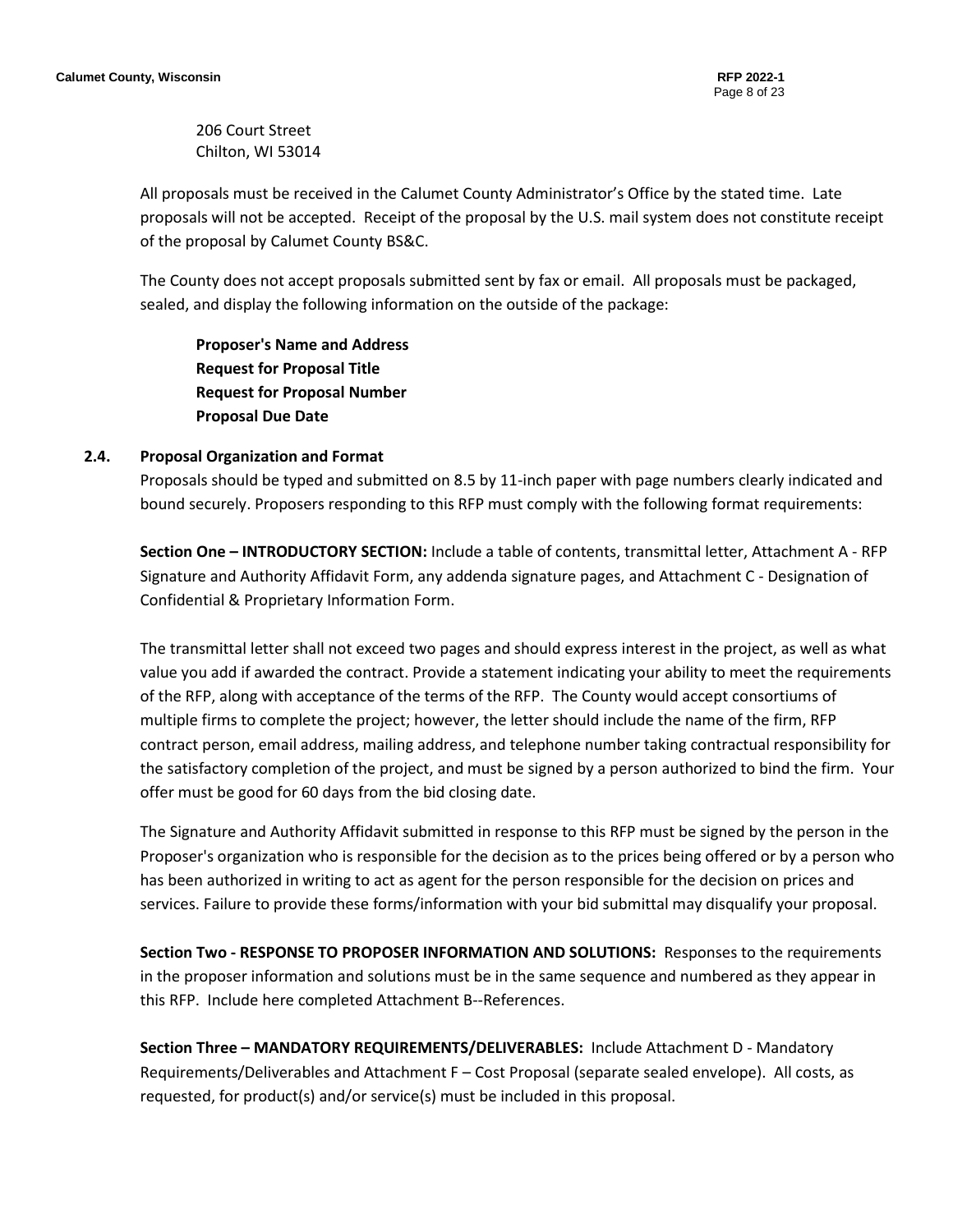#### <span id="page-8-0"></span>**2.5. Withdrawal of Proposals**

Proposals shall be irrevocable until the contract is awarded unless the proposal is withdrawn. Proposers may withdraw a proposal, in writing, at any time up to the proposal due date and time or upon expiration of 60 days after the due date and time. The written withdrawal notice must be received by Matt Payette, Business Systems Analyst and Communications Manager. The notice must be signed by an authorized representative of the proposer. If a previously submitted proposal is withdrawn before the proposal due date and time, the proposer may submit another proposal at any time up to the proposal due date and time.

#### <span id="page-8-1"></span>**2.6. Ownership of Proposals**

All proposals submitted in response to this RFP shall become the property of Calumet County.

#### <span id="page-8-2"></span>**2.7. Change in Agreement or Representatives**

Calumet County reserves the right to require a change in agreement or representatives if the assigned representatives are not, in the opinion of the County, meeting its needs adequately.

# <span id="page-8-4"></span><span id="page-8-3"></span>**3. Proposal Selection and Award Process**

#### **3.1. Calumet County's Approval Guidelines**

As outlined in Chapter 10, Section 1.05 of Calumet County's Employee and General Administrative Policy Manual, and in compliance with 11 C.F.R. § 300.10 2011 and available upon request.

#### <span id="page-8-5"></span>**3.2. Preliminary Evaluation**

The proposals will be initially reviewed to determine if mandatory requirements/deliverables are met. Failure to meet mandatory requirements/deliverables shall result in the proposal being rejected. If all proposers do not meet one or more of the mandatory requirements/deliverables, the County reserves the right to continue the evaluation of the proposals that most closely meet the mandatory requirements/deliverables of this RFP.

#### <span id="page-8-6"></span>**3.3. Right to Reject Proposals**

The County reserves the right to reject any and all proposals.

#### <span id="page-8-7"></span>**3.4. Proposal Scoring**

Accepted proposals will be reviewed and scored against the stated criteria. The reviewer(s) may review references, request interviews/presentations, conduct demonstrations, and/or conduct on-site visits. The resulting information will be used to score the proposals. The scoring will be tabulated and proposals ranked based on the numerical scores received.

#### <span id="page-8-8"></span>**3.5. Evaluation Criteria**

The proposals will be scored using the following criteria:

| <b>DESCRIPTION</b>                 | <b>POINTS</b> |
|------------------------------------|---------------|
| <b>Organization Capabilities</b>   | 200           |
| <b>Project Team Qualifications</b> | 200           |
| Proposers Approach                 | 200           |
| <b>COST</b>                        | 50            |
| Total                              | 650           |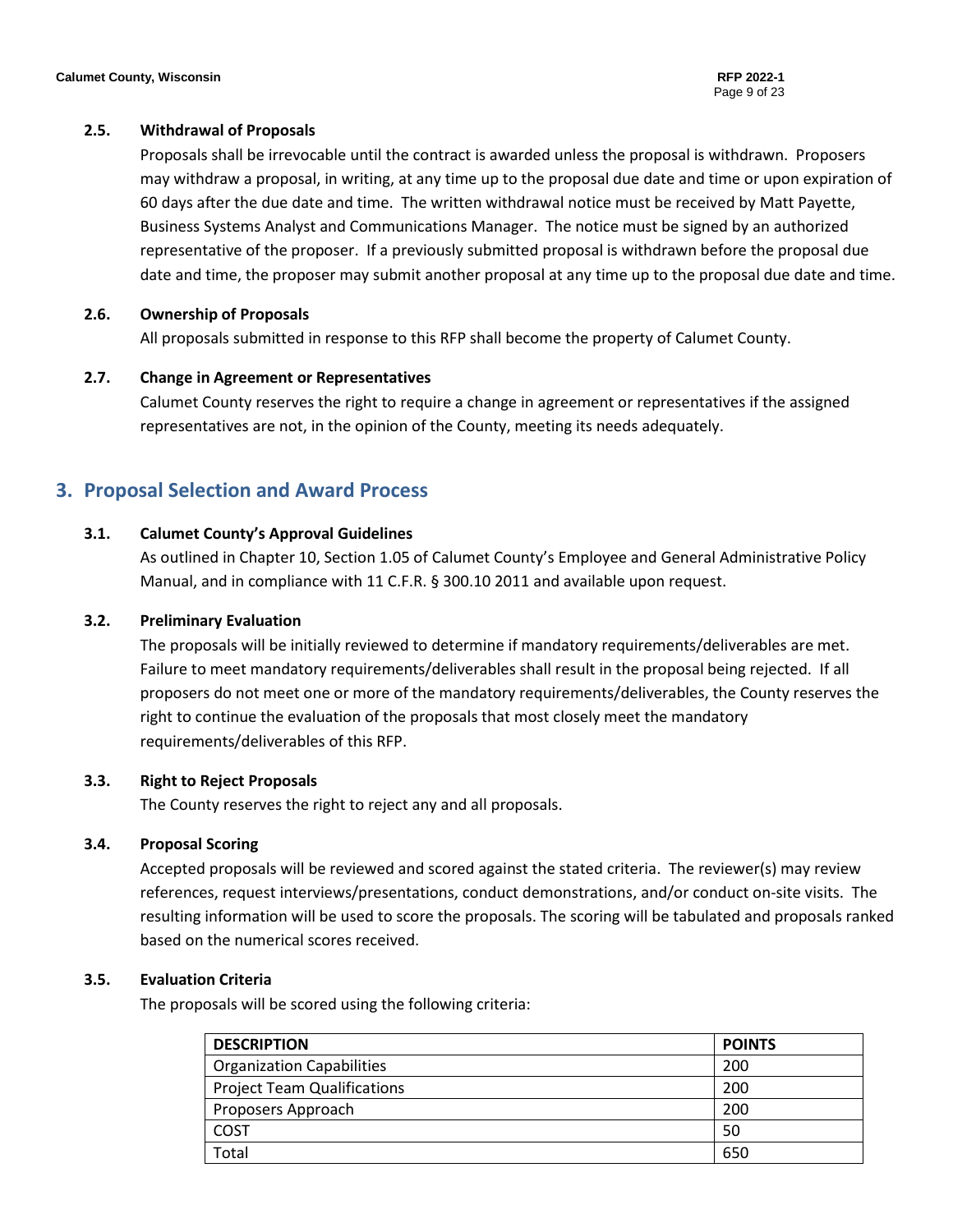#### <span id="page-9-0"></span>**3.6. Interviews/Presentations**

Top-scoring proposers, based on the evaluation of the written proposal, may be required to have interviews/presentations to support and clarify their proposals if requested by the County. The County will make every reasonable attempt to schedule the interview/presentation on the date specified in the Calendar of Events. Failure of a proposer to complete a scheduled interview/presentation to the County may result in rejection of that proposer's proposal.

#### <span id="page-9-1"></span>**3.7. Final Evaluation**

Upon completion of any interviews/presentations by proposers, the reviewer(s) will review their evaluations and make adjustments to the scores based on the information obtained in the interview/presentation, demonstration, possible reference checks, and any other pertinent proposer information.

#### <span id="page-9-2"></span>**3.8. Award and Final Offers**

Award will be granted in one of two ways. The award may be granted to the highest scoring responsive and responsible proposer after the original evaluation process is complete. Alternatively, the highest proposer or proposers may be requested to submit their best and final offers. If the County requests best and final offers, they will be evaluated against the stated criteria, scored, and ranked by the reviewer(s). The award will then be granted to the highest scoring proposer following that process. However, a proposer should not expect that the County will request a best and final offer.

#### <span id="page-9-3"></span>**3.9. Notification of Intent to Award**

All proposers who respond to this RFP will be notified in writing of the County's intent to award the contract(s) as a result of this RFP.

#### <span id="page-9-4"></span>**3.10. Appeal Process**

Notices of intent to protest and official protests must be made in writing. Protestors should make their protests as specific as possible and should identify Wisconsin Statutes or Calumet County Ordinance provisions that are alleged to have been violated.

The written notice of intent to protest the intent to award a contract must be filed with BS&C, Calumet County Wisconsin, 206 Court Street, Chilton, WI 53014, and received in their office no later than five (5) working days after the notice of intent to award is issued.

The written protest must be received in their office no later than ten (10) working days after the notice of intent to award is issued.

The decision of the reviewer(s) may be appealed to the Corporation Counsel Office within five (5) working days of issuance. The appeal must allege a violation of a Wisconsin Statute or a Calumet County Ordinance provision.

#### <span id="page-9-5"></span>**3.11. Contract Terms**

The County reserves the right to negotiate the terms of the contract, including the award amount, and/or refinement of the scope of work, with the selected proposer prior to entering into a contract. If contract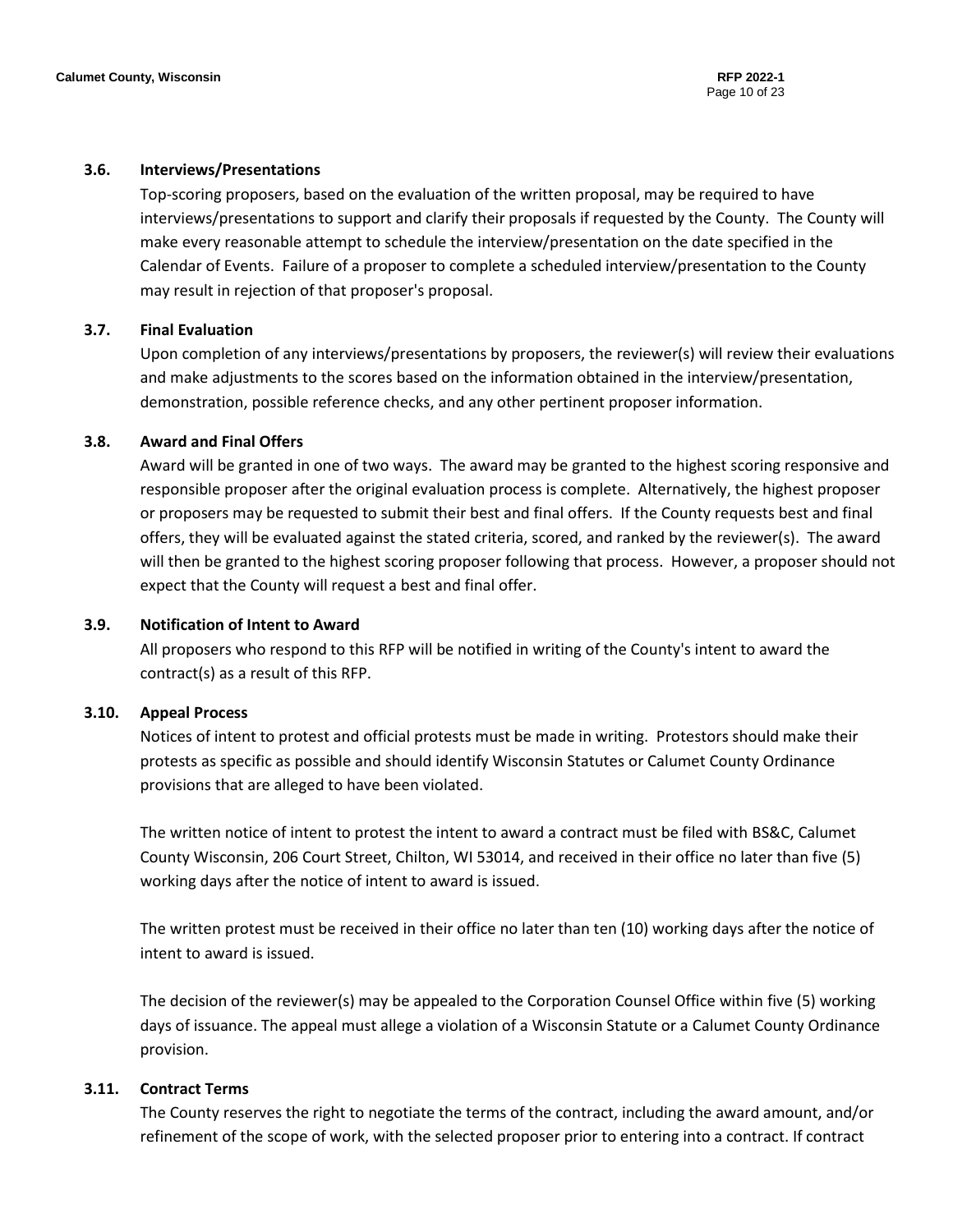negotiations cannot be concluded successfully with the highest scoring proposer, the County may negotiate a contract with the next highest scoring proposer.

# <span id="page-10-1"></span><span id="page-10-0"></span>**4. Project Requirements**

#### **4.1. Mandatory Requirements**

#### **Submit response using Attachment D Mandatory Requirements/Deliverables - see Section 2.4 for proposal submittal format.**

The awarded A/E Firm needs to demonstrate its experience in dealing with moderate and complex governmental projects. The A/E Firm is expected to fulfill the following contract requirements.

#### <span id="page-10-2"></span>**4.2. Pre-Design Phase (Deliverable 1):**

- 4.2.1. Project Design Kick-Off Meeting: Business Systems Analyst and Communications Manager will arrange the Kick-Off Meeting after the A/E is selected. The purpose of the Kick-Off Meeting is to address the following:
	- Establish roles, responsibilities, and authority of participants
	- Provide clear understanding of Project requirements
		- $\circ$  Review space needs analysis and preparation of conceptual floor plans and designs (Appendix B and C)
		- o Review existing Project budget.
	- Validate and potentialy modify the conceptual floor plans and designs. These are only conceptual and the A/E for this Project will need to validate and potentially modify this concept.
	- Inform the County of any inadequacies or inconsistencies that would affect the A/E's ability to complete design work and fully accomplish the work for which the A/E has been hired.
	- A/E to obtain County approval to preceding with the schematic design phase.
- 4.2.2. Schematic Design:

Based on the approved conceptural floor plans and designs, prepare detailed schematic design (drawings and other documents) required for the Design Development Phase.

- Complete necessary site surveys
- Complete code study
- Review existing work, reports, and studies completed to date
- Evaluate primary building materials and develop options to stay within the project budget
- Evaluate building systems relative to long-term operational costs and life cycle costs such as LED lighting, heating and cooling systems, etc.
- Coordinate with the County administration and staff
- Notify the Project Manager, at this time or in the future, if the proposed scope of work appears to exceed the estimated project budget. The Project Manager will direct the A/E on how to proceed if the budget appears to be inadequate, and must approve any proposed change(s) in scope of work or alternate bid(s). The A/E shall document the decisions of a scope change or reasoning behind alternate bid(s). The Project Manager will be responsible for obtaining the consent of the County.
- Complete schematic design documents for review and approval that meets the intended design, schedule, and budget.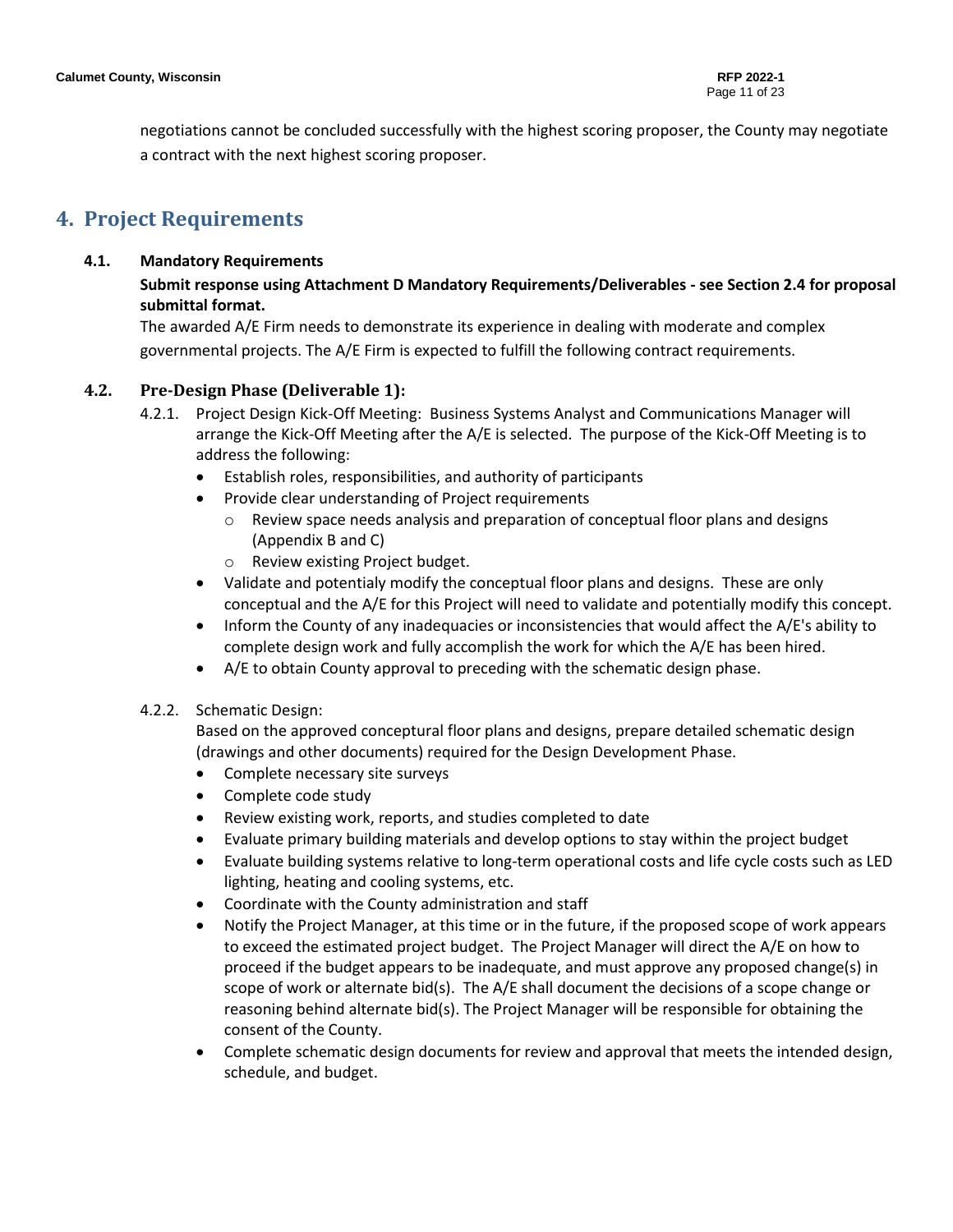#### <span id="page-11-0"></span>**4.3. Design Development Phase (Deliverable 2):**

- 4.3.1. Based on review and approval of schematic design, prepare detailed design documents **with complete architectural and engineering detail** (drawings and other documents) required for the final design. Documents should include the following but the list is not exhaustive:
	- Plans, sections, elevations, typical construction details
	- Diagrams or layouts of building systems along with efficiency calculations
	- Establishment of the architectural, structural, mechanical, and electrical systems
	- Specifications that outline types and quality of materials and systems types
	- Review and confirm that the current ADA rules and code requirements are incorporated into remodeled and renovated building and site plans.
	- Provide information about any fixtures, furnishings and equipment, including technology system requirements, for the project and if the cost is included or need to be procured outside of the construction contract.
	- Complete design development documents for review and approval that meet the intent of this proposal
	- Complete cost and construction schedule estimates, including an estimate of the project contingency
	- Note: This phase will require meetings with the administration, staff, and committees to review the preliminary and final design. If available, a 3D walk-through of the conceptual design should be provided.

#### 4.3.2. Construction Documents

Based on the County's review and approval of the final design, prepare construction documents consisting of drawings and specifications to be used for construction of the renovations and remodeling. Alternates bids will be required for the Federal Offices and Health and Human Services Department Reception area.

#### 4.3.3. Public Bidding

Publish complete specifications, requirements, and documents for public bidding in the appropriate channels to select a highly qualified general contractor. Attend pre-bid conference and walkthrough, public bid opening, and prepare bid tab. Management of pre-bid information requests and preparation of pre-bid addenda, as necessary.

#### <span id="page-11-1"></span>**4.4. Construction Administration Phase (Deliverable 3):**

Throughout the construction phase, the Firm serves as the representative of, as well as an advisor and consultant to, the County.

- 4.4.1. Construction Phase:
	- Meetings/Pre-Construction Conferences

Facilitate and lead all construction meetings (which will occur on at least a weekly basis), produce and circulate minutes and follow up on tasks assigned to project team members during the meeting. The meetings shall include a review of the project, project schedule, and project procedures. Some meetings may be attended remotely as agreed on by County and Firm.

4.4.2. Process Construction Documents

Establish and implement procedures for processing and approving shop drawings, product data, samples, and other submittals from the general contractor (e.g. including contracts, specifications, schedules, correspondence, meeting minutes, catalog data, directives, change orders, etc.). Establish and maintain a submittal log to ensure contractor compliance with the documents.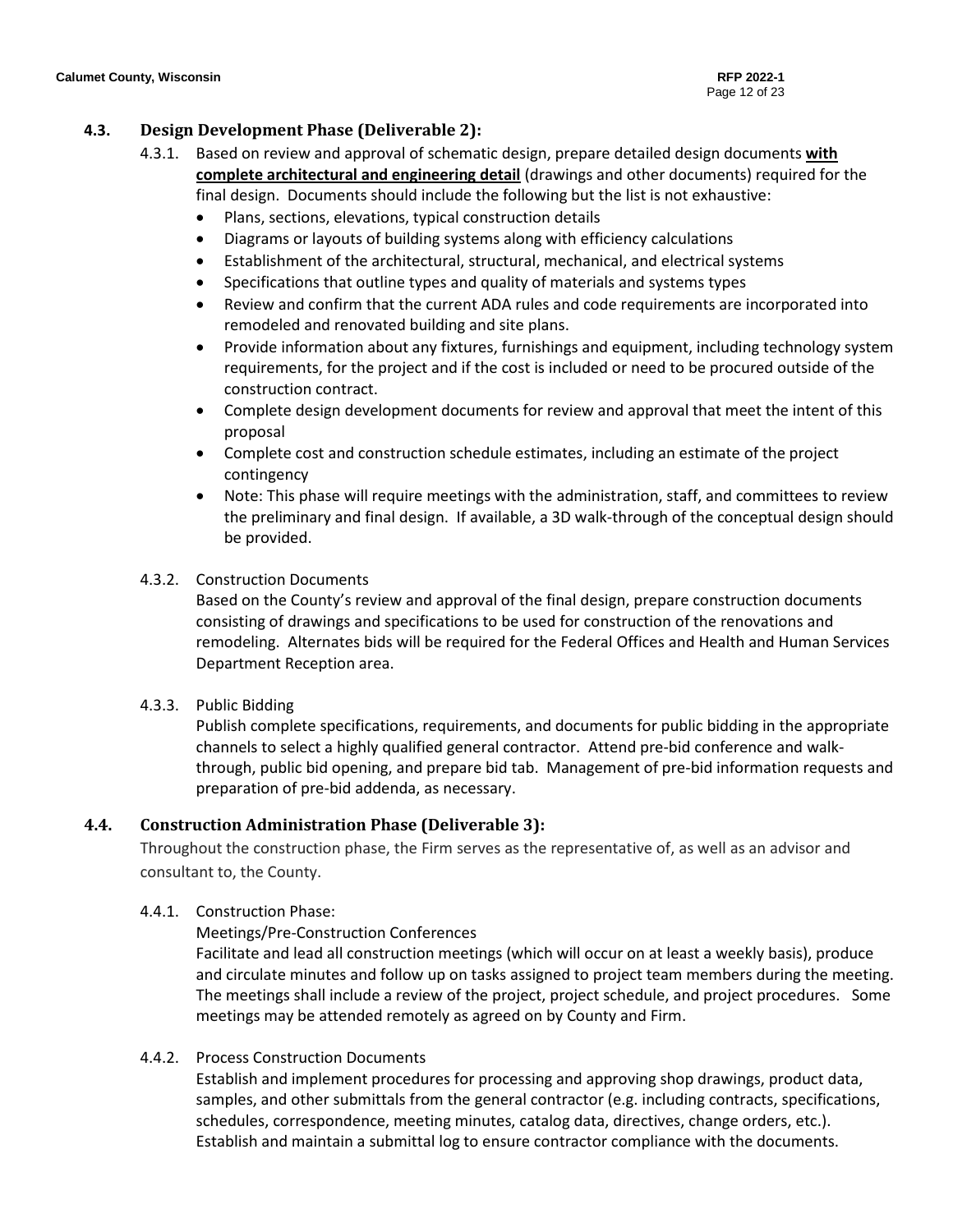#### 4.4.3. Project Coordination

Provide administration, management, and related services necessary to coordinate the construction activities of the general contractor.

#### 4.4.4. Monitor Construction Progress

Observe construction progress and report deviations from the schedule that might delay project completion. Proactively report schedule and cost impacts and provide recommended solutions to ensure completion on time and within budget. Assist the County with consulting with the general contractor to develop and implement corrective actions necessary to meet the project schedule.

#### 4.4.5. Value-Engineering

Assist in the development and implementation of value engineering ideas. Propose changes that cut costs while maintaining or enhancing design intent and quality, value, and functional performance of improvements.

#### 4.4.6. Control Construction Quality

Assist the County to monitor and inspect all work in progress to ensure the quality of the work and compliance with the contract documents. The Firm will coordinate with the County to document and report all deficiencies and make recommendations for corrective actions.

#### 4.4.7. Process Applications for Payment Develop and implement a procedure for the review and processing of contractor payment applications and certify said applications.

#### 4.4.8. Project Meetings

Participate in meetings with the County and applicable parties, and conduct meetings as necessary at the job site to discuss job progress, problem resolution, and decision making. The Firm will prepare and distribute accurate construction meeting minutes in a timely manner.

#### 4.4.9. Process Change Orders Develop, with the County, and implement a system for review and processing of change orders.

#### 4.4.10. Coordinate Inspections and Testing Review required inspection and testing reports, and make recommendations regarding the results of inspections and testing activities.

#### 4.4.11. Quality Control

Keep the County reasonably informed about the progress and quality of the portion of the work completed and report to the County any known deviations from the contract documents and the most recent construction schedule submitted by the contractor, and any defects and deficiencies observed in the work.

#### <span id="page-12-0"></span>**4.5. Close-Out Phase (Deliverable 4):**

#### 4.5.1. Develop Close-Out Program

Consult with the County and the general contractor and develop a detailed program of close-out activities in compliance with the contract documents. The program will include a close-out schedule, inspections, testing, start-up procedures, warranty processing, O&M manuals, and occupancy.

4.5.2. Verify Substantial and Final Inspections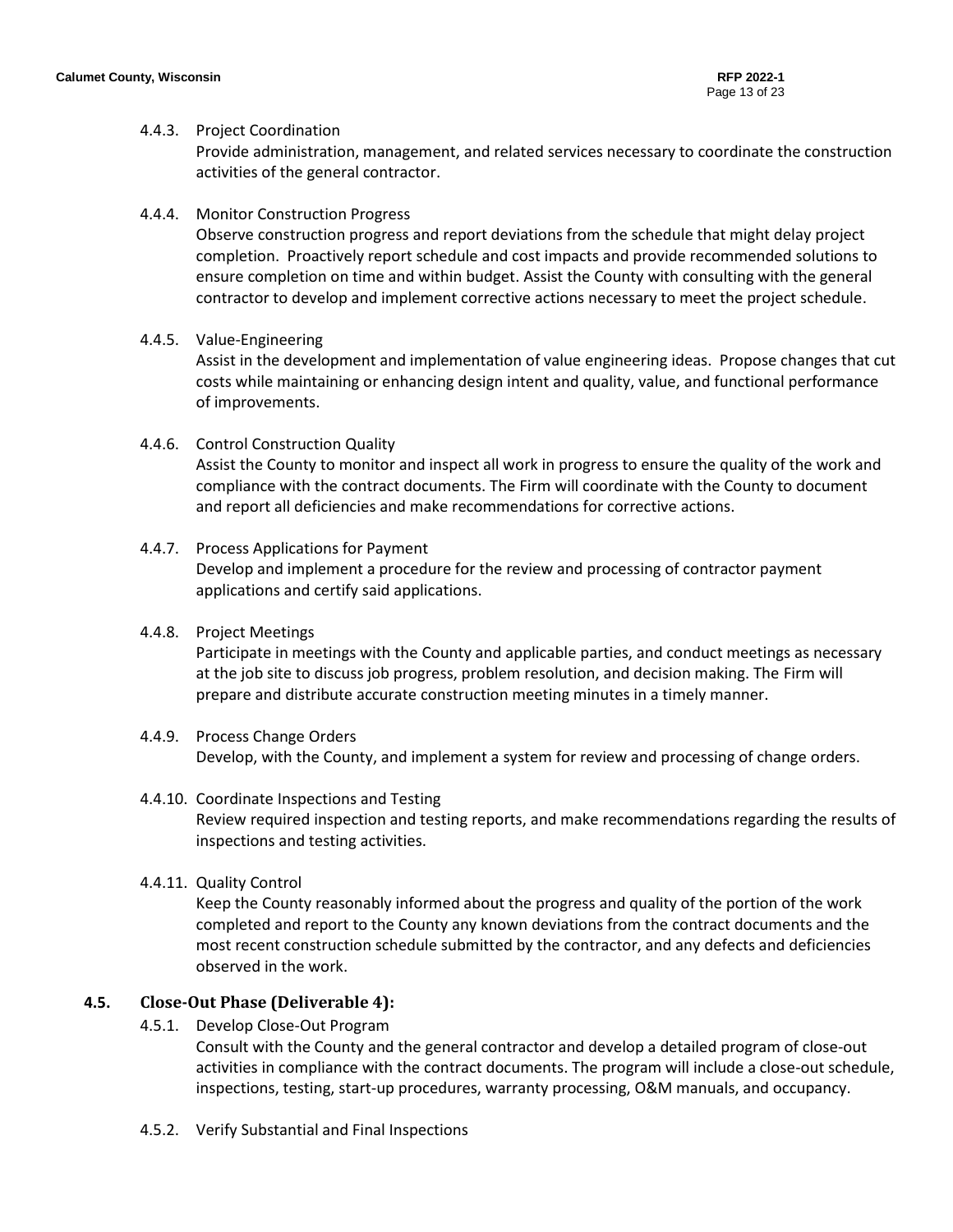Verify substantial completion and final inspections. The Firm will assist the County in the preparation of a list of deficiencies (punch list) and will coordinate all correction action by contractors.

#### 4.5.3. Coordinate Construction Close-Out

The Firm will assist the County to coordinate close-out activities including the completion of deficiencies, submittal of close-out documents, resolution of change orders, and recommendations for payment of retainage.

#### 4.5.4. Certificates

The Firm, upon completion of the project, will be responsible for certifying that, to the best of their professional knowledge, the building conforms to the approved plans, specifications, and shop drawings.

#### 4.5.5. As-Built Drawings

Provide as-built drawings including architectural, finish schedule, and all MEP systems.

#### <span id="page-13-0"></span>**4.6. Subcontractors**

The contractor shall be responsible for contract performance when subcontractors are used. When subcontractors are used, they must abide by all terms and conditions of the County's contracts.

### <span id="page-13-1"></span>**5. Proposer Information and Solutions**

**Submit response section 2 of proposal - see section 2.4 for proposal submittal format**.

#### <span id="page-13-2"></span>**5.1. Organization Capabilities**

Describe the proposer's organization/experience and capabilities in providing similar services to those required. Be specific and detail no more than three projects/contracts: description of work, dates, locations, challenges, and results. Indicate what resources are available if additional support is requested. (200 Points)

#### <span id="page-13-3"></span>**5.2. Project Team Qualifications**

Identify key staff your organization/company will assign to fulfill the contract requirements. The County expects that all team members listed in your response will be actively engaged in the project. Detail who would be contract manager(s), etc. Provide resumes describing the educational and work experience for each of the key team members who would be assigned to the project. Confirm the availability of and commitment of named key members to the project and detail the number of hours for each key team member that you estimate will be needed to fulfill the contract requirements. (200 Points)

#### <span id="page-13-4"></span>**5.3. Proposer Approach**

- 5.3.1. Describe the proposer's experience working with professional entities (i.e. government, community groups, etc.). Outline the work plan and timetable.
- 5.3.2. Detail proposer's understanding of the challenges and barriers and propose an approach to overcoming these barriers.
- 5.3.3. Identify potential risk factors and methods for dealing with these factors.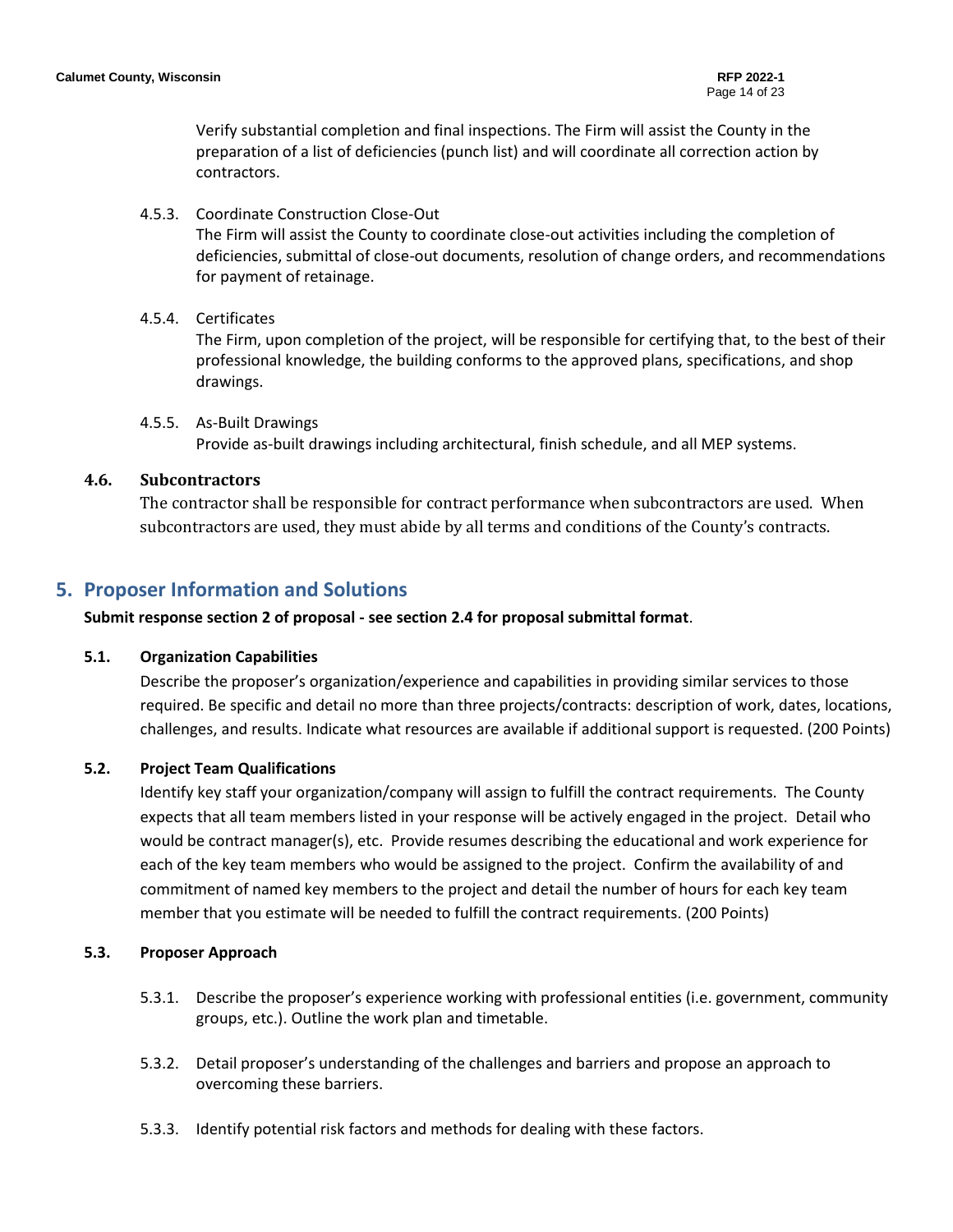5.3.4. Program delivery – detailed work plan and timetable. Proposer to outline the tasks proposed to accomplish the essentials of the work plan to completion of Section 4.3.3. (contractor selection) within six (6) months of the contract award. Provide a detailed schedule and timeline for each task. (50 Points Each)

#### <span id="page-14-0"></span>**5.4. General Instructions for the Sealed Cost Proposal and how it will be Scored**

Calumet County will score the cost proposals by prorating with the lowest cost proposal given the highest score. The formula is as follows: Calculation of points awarded to subsequent proposals will use the lowest dollar proposal amount as a constant numerator and the dollar amount of the firm being scored as the denominator. This number is then multiplied by the number of points given to the cost section of the RFP, resulting in the cost proposal score.

> Lowest Cost Proposed Constant \_ X Maximum Points Assigned to Cost = Score (50) Other Proposed Cost

#### <span id="page-14-1"></span>**5.5. Proposer References**

# **Submit response using Attachment B References under Section 2 of proposal – see section 2.4 for proposal submittal format.**

Proposer must supply references of three firms to which similar work has been successfully completed within the past five (5) years to a comparable sized institution or company. If contacted, all of those references must verify that a high level of satisfaction was provided.

## <span id="page-14-3"></span><span id="page-14-2"></span>**6. Sealed Cost Proposal**

#### **6.1. Fixed Price Period**

The awarded Firm must hold the accepted prices and/or costs for the entire contract period. Any adjustment to prices and/or costs at the beginning of a contract renewal period will be negotiated between the County and the Firm.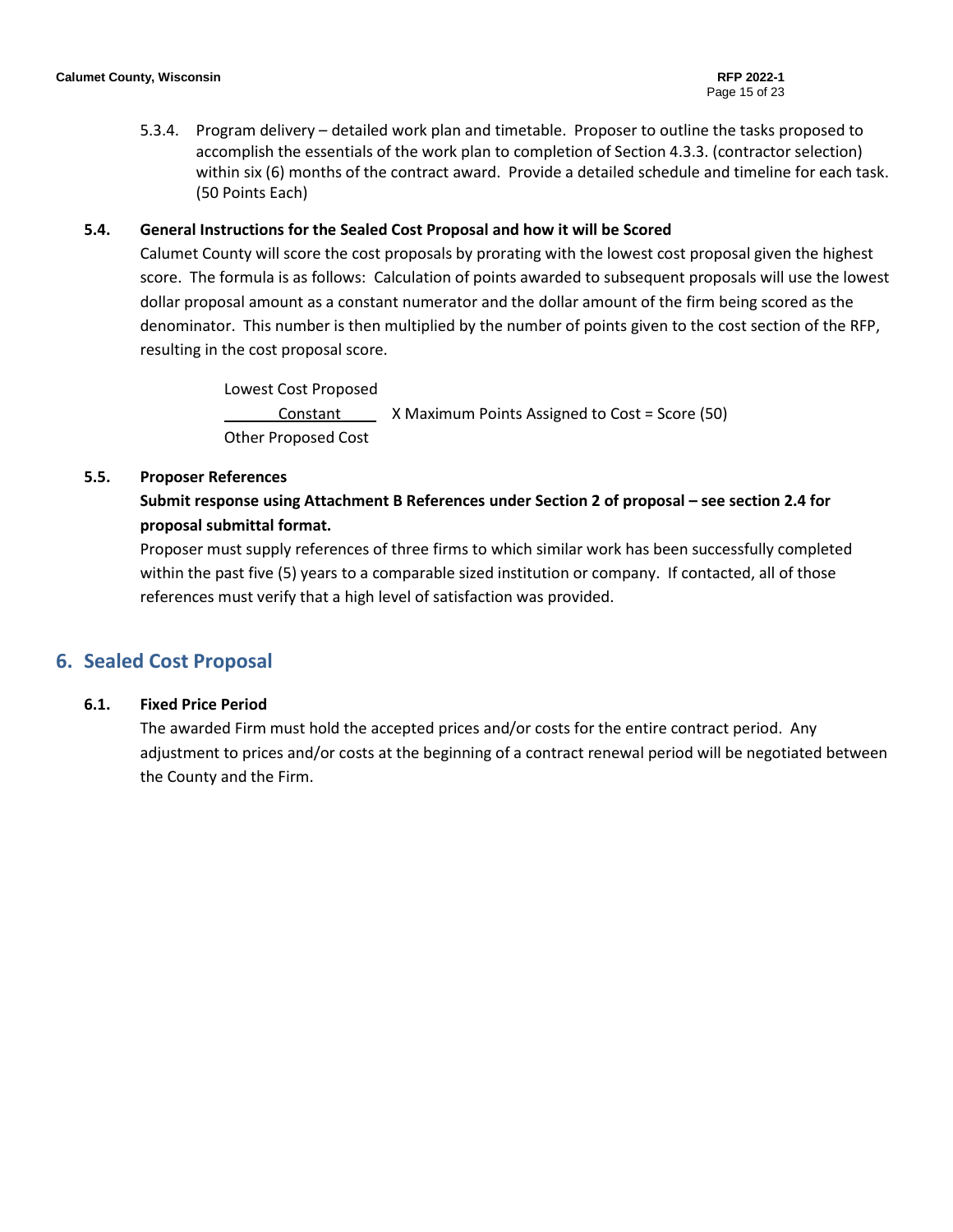#### **ATTACHMENT A**

#### **SIGNATURE AND AUTHORITY AFFIDAVIT FORM**

| FEIN (Federal Employer ID Number)                                  | OR. | Social Security # (if Sole Proprietorship)                |
|--------------------------------------------------------------------|-----|-----------------------------------------------------------|
|                                                                    |     |                                                           |
| City                                                               |     |                                                           |
| Number of years in Business                                        |     |                                                           |
| Name the person to contact for questions concerning this proposal. |     |                                                           |
| Name                                                               |     | Title<br><u> 1980 - Andrea Station Barbara (h. 1980).</u> |
| Phone $\begin{pmatrix} 1 & 1 \\ 1 & 1 \end{pmatrix}$               |     |                                                           |
| Fax<br><u>( ) ___________________________</u>                      |     | <b>Email Address</b>                                      |

In signing this proposal, we also certify that we have not, either directly or indirectly, entered into any agreement or participated in any collusion or otherwise taken any action in restraint of free competition; that no attempt has been made to induce any other person or firm to submit or not to submit a proposal; that this proposal has been independently arrived at without collusion with any other proposer, competitor or potential competitor; that this proposal has not been knowingly disclosed prior to the opening to any other proposer or competitor; that the above statement is accurate under penalty of perjury.

The undersigned, having familiarized themselves with the conditions affecting the cost of the work, having read completely the requirements, hereby proposes to perform everything required and to provide and furnish labor, materials, equipment, tools, and all other services and supplies necessary to produce in a complete and workmanlike manner all of the materials or products described in the project relating to this proposal.

I further certify that I have carefully examined the proposal documents and all terms herein, and the site where the work is to be done and have no agreements to prevent the completion of said work.

| <b>Signature</b>                                                                  | <b>Title</b> |
|-----------------------------------------------------------------------------------|--------------|
| Name (type or print)                                                              | <b>Date</b>  |
| This firm herby acknowledges receipt/review of the following addendum(s) (If any) |              |
| Addendum #<br>Addendum #<br>Addendum #                                            | Addendum #   |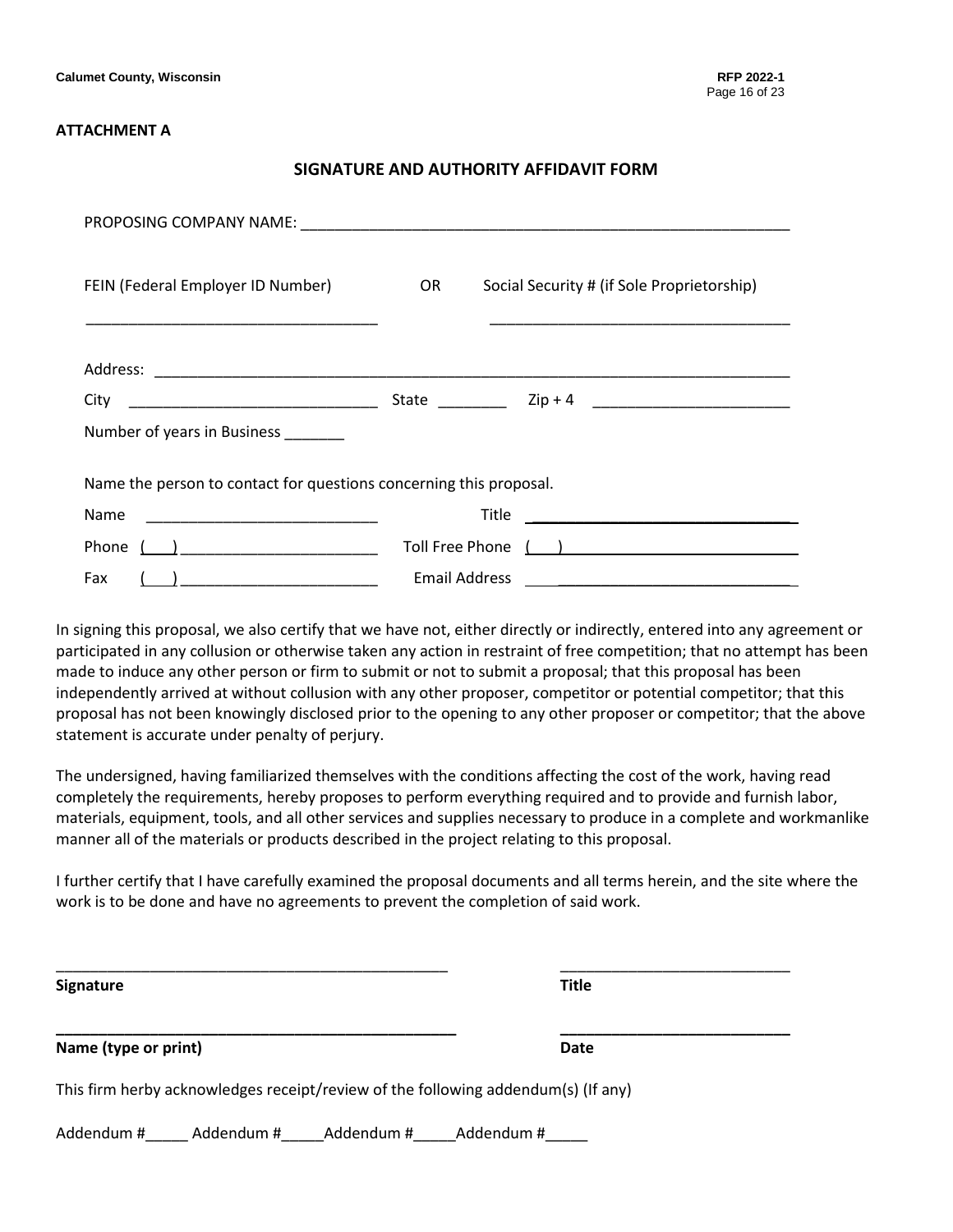**Calumet County, Wisconsin RFP 2022-1**

#### **ATTACHMENT B**

#### **REFERENCES**

# **Proposer: \_\_\_\_\_\_\_\_\_\_\_\_\_\_\_\_\_\_\_\_\_\_\_\_\_\_\_\_\_\_\_\_\_\_\_\_\_\_\_\_\_\_\_\_\_\_\_\_\_\_\_\_\_\_\_\_\_\_\_\_\_\_\_\_\_\_\_\_\_\_\_**

Provide company name, address, contact person, telephone number, email, and appropriate information on the product(s) and/or service(s) provided to customers similar to those requested in this solicitation document. Potential subcontractors cannot be references. Any subcontractor arrangement for the completion of this work shall be listed on a separate page.

| <b>Company Name:</b>                                                                                                                           |  |
|------------------------------------------------------------------------------------------------------------------------------------------------|--|
|                                                                                                                                                |  |
| Contact Person:                                                                                                                                |  |
| E-Mail Address:                                                                                                                                |  |
|                                                                                                                                                |  |
| <b>Company Name:</b>                                                                                                                           |  |
| Address (include Zip + 4) $\overline{\phantom{a}}$                                                                                             |  |
| <b>Contact Person:</b><br><u> 1980 - Jan Barbara Barbara, manazarta da kasas da kasas da kasas da kasas da kasas da kasas da kasas da kasa</u> |  |
| E-Mail Address:                                                                                                                                |  |
|                                                                                                                                                |  |
|                                                                                                                                                |  |
| <b>Company Name:</b>                                                                                                                           |  |
|                                                                                                                                                |  |
| Contact Person:                                                                                                                                |  |
| E-Mail Address:                                                                                                                                |  |
|                                                                                                                                                |  |
| <b>Company Name:</b>                                                                                                                           |  |
|                                                                                                                                                |  |
| Contact Person:                                                                                                                                |  |
| E-Mail Address:                                                                                                                                |  |
| Product(s) Used and/or Service(s) Provided:                                                                                                    |  |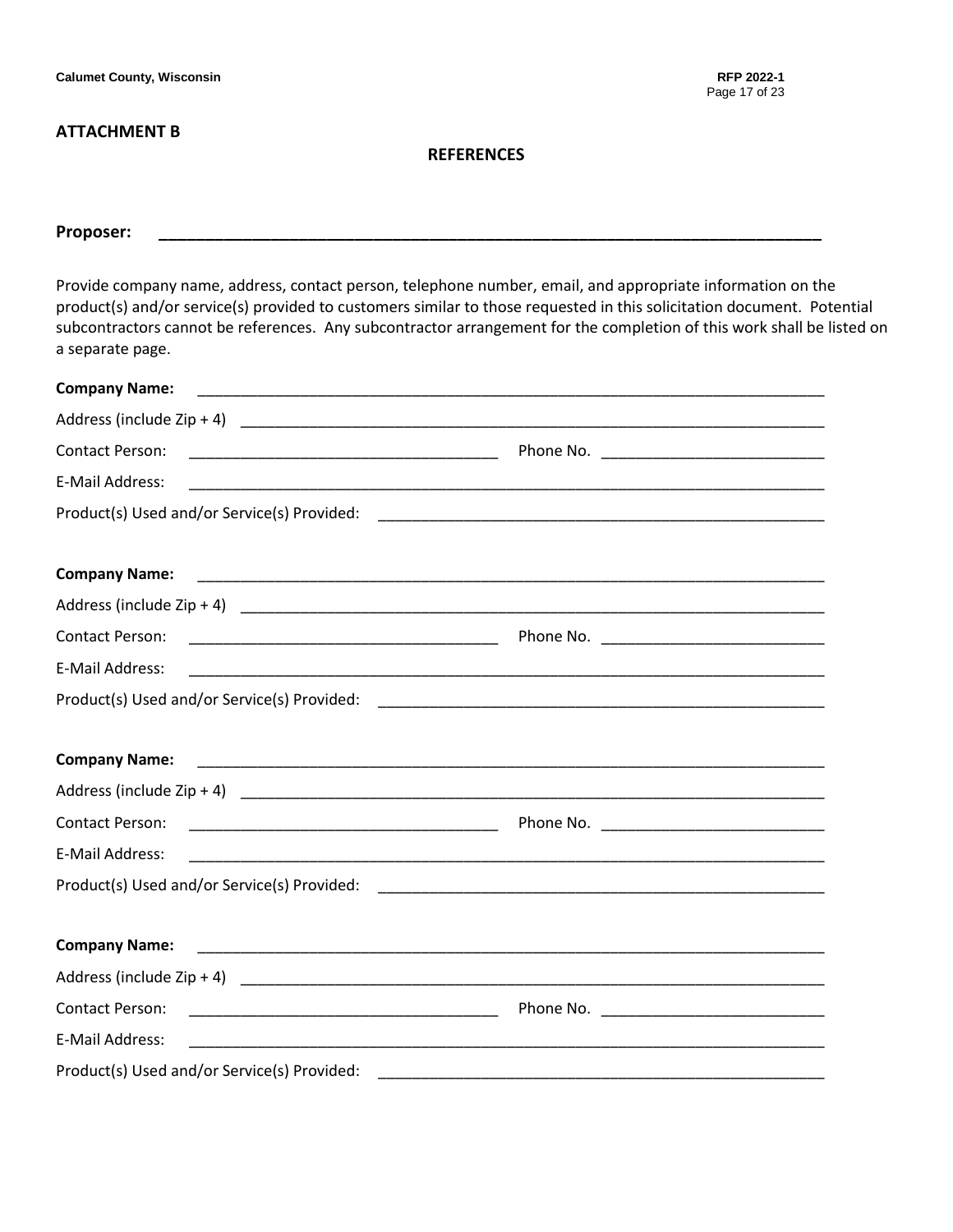## **ATTACHMENT C DESIGNATION OF CONFIDENTIAL AND PROPRIETARY INFORMATION**

The attached material submitted in response to Bid/Proposal # includes proprietary and confidential information which qualifies as a trade secret, as provided in s. 19.36(5), Wis. Stats., or is otherwise material that can be kept confidential under the Wisconsin Open Records Law. As such, we ask that certain pages, as indicated below, of this bid/proposal response be treated as confidential material and not be released without our written approval.

#### **Prices always become public information when bids/proposals are opened, and therefore cannot be kept confidential.**

Other information cannot be kept confidential unless it is a trade secret. Trade secret is defined in s. 134.90(1) (c), Wis. Stats. as follows: "Trade secret" means information, including a formula, pattern, compilation, program, device, method, technique, or process to which all of the following apply:

- 1. The information derives independent economic value, actual or potential, from not being generally known to, and not being readily ascertainable by proper means by, other persons who can obtain economic value from its disclosure or use.
- 2. The information is the subject of efforts to maintain its secrecy that are reasonable under the circumstances.

We request that the following pages not be released:

| Section | Page # | Topic |
|---------|--------|-------|
|         |        |       |
|         |        |       |
|         |        |       |
|         |        |       |
|         |        |       |
|         |        |       |

IN THE EVENT THE DESIGNATION OF CONFIDENTIALITY OF THIS INFORMATION IS CHALLENGED, THE UNDERSIGNED HEREBY AGREES TO PROVIDE LEGAL COUNSEL OR OTHER NECESSARY ASSISTANCE TO DEFEND THE DESIGNATION OF CONFIDENTIALITY AND AGREES TO HOLD THE COUNTY HARMLESS FOR ANY COSTS OR DAMAGES ARISING OUT OF THE COUNTY'S AGREEING TO WITHHOLD THE MATERIALS.

Failure to include this form in the bid/proposal response will mean that all information provided as part of the bid/proposal response will be open to examination and copying. The County considers other markings of confidential in the bid/proposal document to be insufficient. The undersigned agrees to hold the County harmless for any damages arising out of the release of any materials unless they are specifically identified above.

| <b>Company Name</b>       |               |
|---------------------------|---------------|
| Authorized Representative | Signature     |
| Authorized Representative | Type or Print |
| Date                      |               |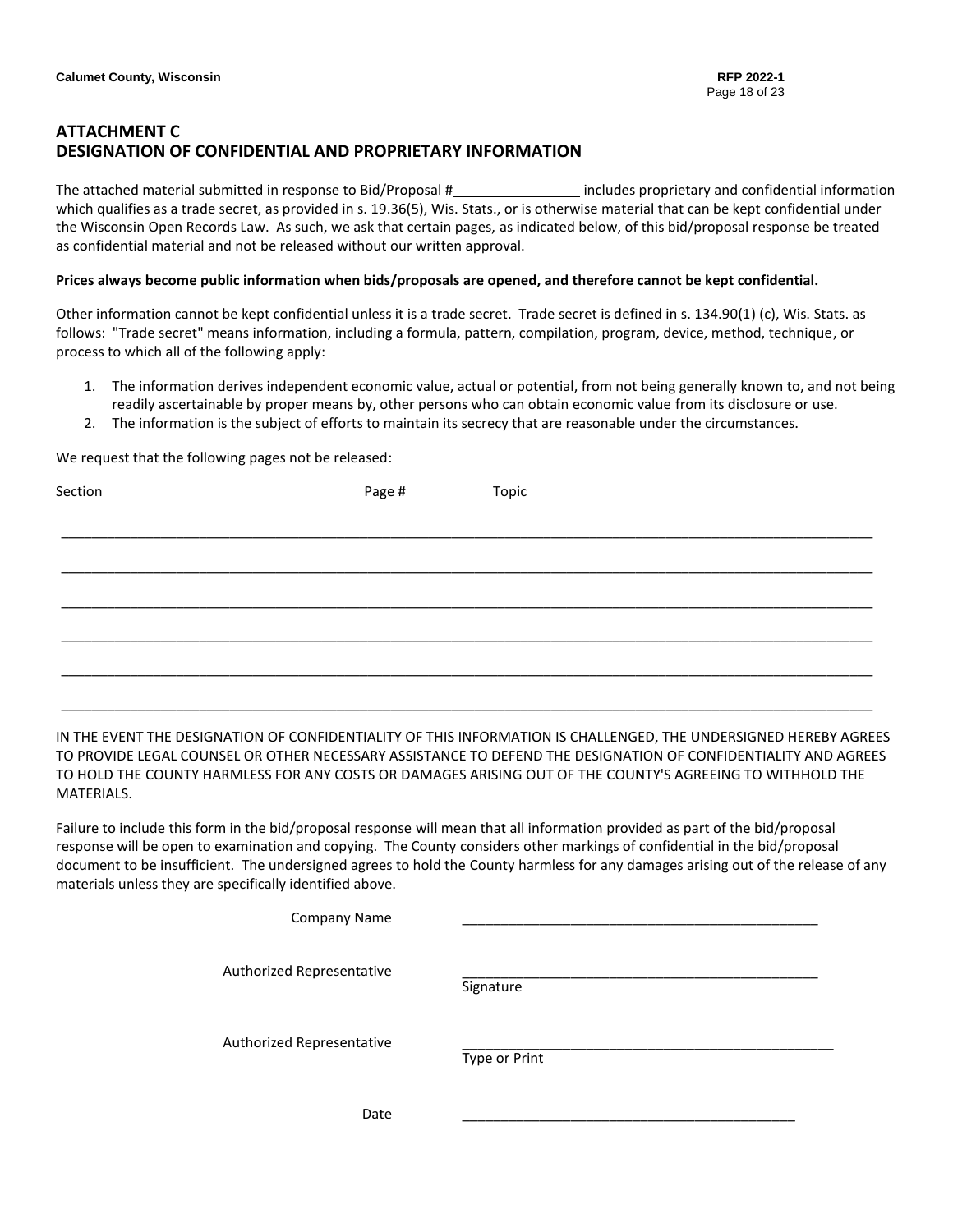## **ATTACHMENT D**

# **MANDATORY REQUIREMENTS/DELIVERABLES**

| Proposer:                                     |        |
|-----------------------------------------------|--------|
|                                               |        |
| Can meet mandatory requirement/deliverable 1? | Yes No |
|                                               |        |
| Can meet mandatory requirement/deliverable 2? | Yes No |
|                                               |        |
| Can meet mandatory requirement/deliverable 3? | Yes No |
|                                               |        |
| Can meet mandatory requirement/deliverable 4? | Yes    |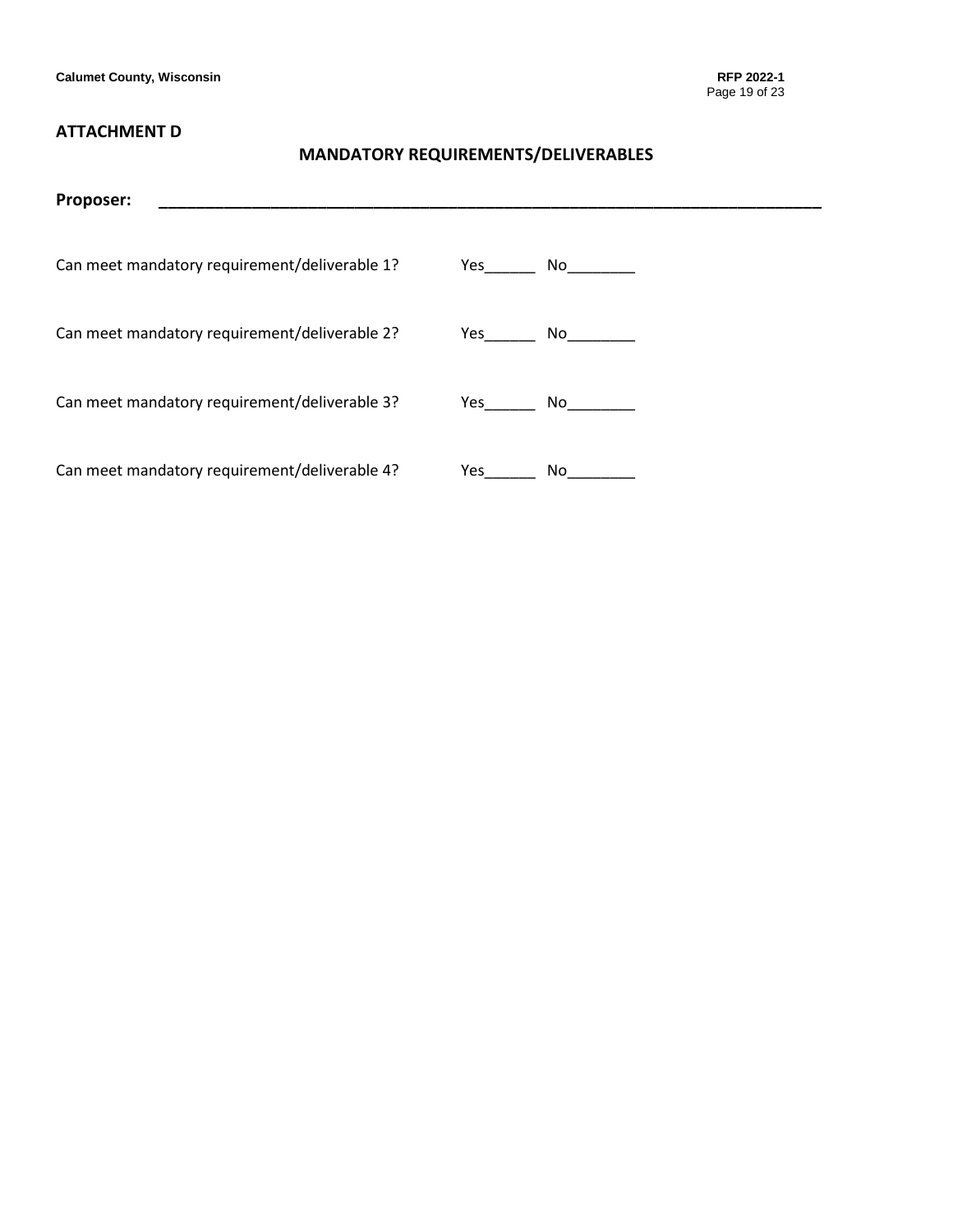#### **STANDARD TERMS AND CONDITIONS**

**1.0 SPECIFICATIONS:** The specifications in this request are the minimum acceptable.

#### **2.0 HOW TO AMEND OR WITHDRAW A REQUEST FOR BID, PROPOSAL OR QUOTE:**

- **2.1** After a Request for Bid/Proposal/Quote has been filed with the Calumet County Business Systems and Communication Division, the responder may submit an amended response BEFORE THE DUE DATE AND TIME set in the request. All the conditions and provisions of the original Bid/Proposal/Quote will be in effect. No submittals or amendments will be accepted after the due date and time of the request. This does not preclude the County from requesting additional information and/or clarification.
- **2.2** After a Request for Bid/Proposal/Quote has been filed with the Calumet County Business Systems and Communication Division, the responder may withdraw a proposal, in writing, BEFORE THE DUE DATE AND TIME set in the request or after sixty (60) days from the due date and time of the proposal.
- **3.0 DEVIATIONS AND EXCEPTIONS:** Deviations and exceptions from the original request for proposal, terms, conditions, or specifications shall be described fully, on the bidder's/proposer's letterhead, signed, and attached to the request. In the absence of such statement, the bid/proposal shall be accepted as in strict compliance with all terms, conditions, and specifications and the bidders/proposers shall be held liable.
- **4.0 PRICING AND DISCOUNT:** The County qualifies for governmental discounts. Quoted hourly rates shall reflect these discounts.
	- **4.1** Quoted hourly rates shown on the cost bid/proposal multiplied by the estimated hours shall establish the extended price.
	- **4.2** If the County desires additional services not anticipated at the time of contract execution, the County will request the Firm to provide an estimate of additional hours, which will be multiplied by the quoted hourly rates to establish an addendum to the original agreement for one year from the contract date.
- **5.0 RESPONSES TO REMAIN OPEN:** Responses must remain open and will be deemed to be open and subject to acceptance until awarding of the bid/proposal is finalized, or a minimum of sixty (60) days unless otherwise specified.
- **6.0 ACCEPTANCE-REJECTION:** The County reserves the right to reject any or all bids/proposals, to waive any technicality in any bid/proposal submitted, request clarification of any bid/proposal, award a bid/proposal that is not the lowest price, and to accept any part of a bid/proposal as deemed to be in the best interests of the County.
- **7.0 GUARANTEED PERFORMANCE:** Failure of the Firm to adhere to delivery of the mandatory requirements and related project timeframes as specified shall render the Firm liable for all costs in excess of the contract price when alternate procurement is necessary. Excess costs shall include the administrative costs and other costs attributable to the delay.
- **8.0 CONTRACT AND EXECUTION OF CONTRACT:** Unless otherwise specified in the bid/proposal, the successful responder agrees to enter into a contract, a copy of which will be on file in the office of the Calumet County Corporation Counsel. The Firm shall perform this contract under the terms applicable to the satisfaction of the County, and shall promptly make payment to each and every person or party entitled thereto of all the claims for work or labor performed and materials furnished in the performance of this contract.
- **9.0 FEES.** The Firm may submit invoices monthly for work completed to date and the County will submit payment to the Firm within thirty (30) days. The fees set forth in this agreement are based on the assumption that the work will be completed in the time frame set forth by the Firm and agreed to by the County. If delays occur in providing required deliverables in the timeframe specified, the County may, at its discretion, withhold payments from the Firm until satisfactory progress in the completion of the project is achieved.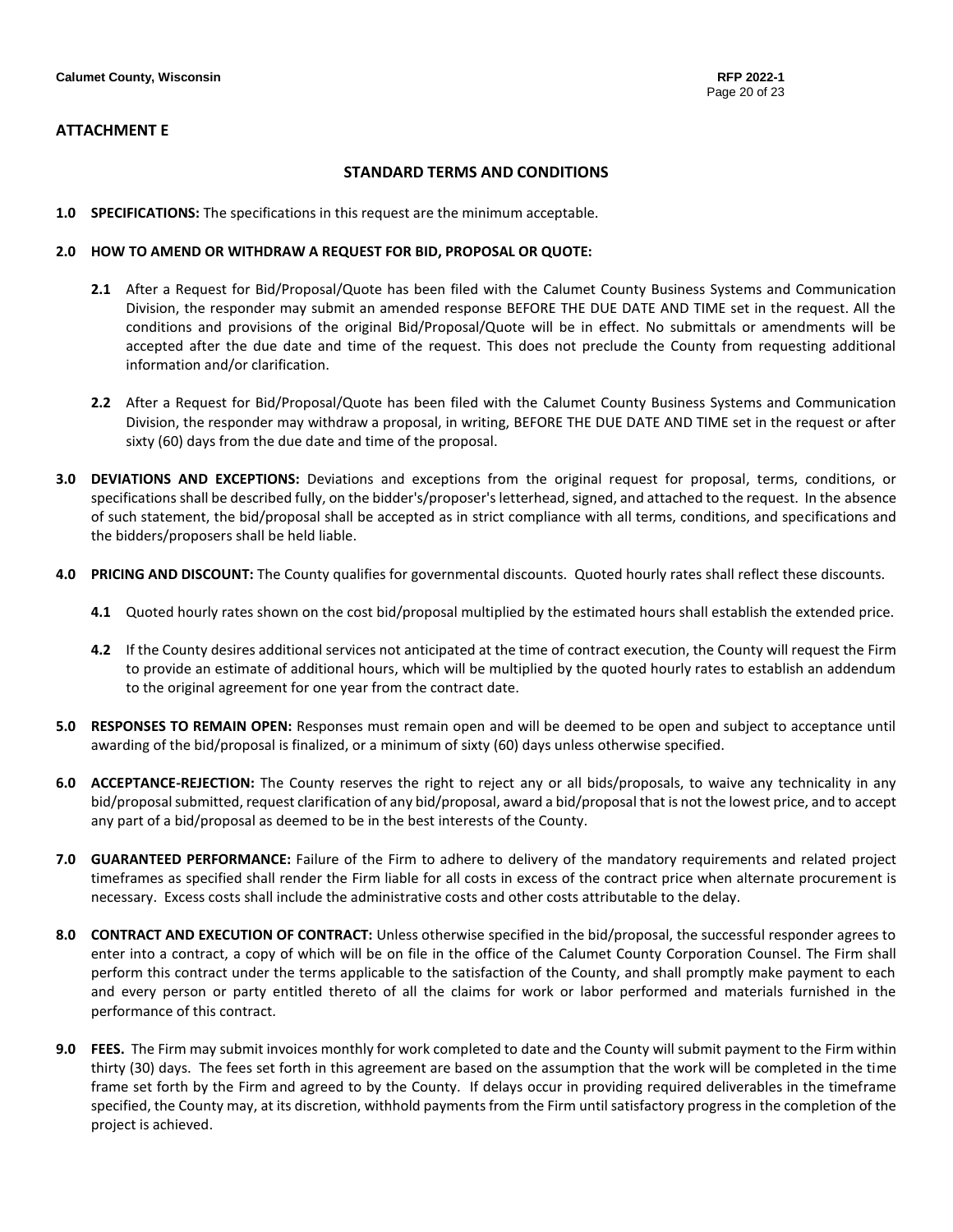- **10.0 ENTIRE AGREEMENT:** These Standard Terms and Conditions shall apply to any contract or order awarded as a result of this request except where special requirements are stated elsewhere in the request; in such cases, the special requirements shall apply.
- **11.0 APPLICABLE LAW AND COMPLIANCE:** This contract shall be governed under the laws of the State of Wisconsin. The Firm shall at all times comply with and observe all federal and state laws, local laws, ordinances, and regulations which are in effect during the period of this contract and which in any manner affect the work or its conduct. The County also reserves the right to cancel this contract with any state or federally debarred contractor or a subcontractor that is presently identified on the list of parties excluded from federal or State procurement and non-procurement contracts.
- **12.0 ASSIGNMENT:** No right or duty in whole or in part of the Firm under this contract may be assigned or delegated without the prior written consent of the County.
- **13.0 NONEXCLUSIVE CONTRACT:** Unless otherwise stated, the County reserves the right to purchase services outside of this contract.
- **14.0 NONDISCRIMINATION & AFFIRMATIVE ACTION:** In connection with the performance of work under this contract, the Firm agrees not to discriminate against any employee or applicant for employment because of age, race, religion, color, handicap, sex, physical condition, developmental disability as defined in s. 51.01(5), Wis. Stats., sexual orientation as defined in s. 111.32(13m), Wis. Stats., or national origin. This provision shall include, but not be limited to, the following: employment, upgrading, demotion or transfer; recruitment or recruitment advertising; layoff or termination; rates of pay or other forms of compensation; and selection for training, including apprenticeship. Except with respect to sexual orientation, the Firm further agrees to take affirmative action to ensure equal employment opportunities.
- **15.0 INDEPENDENT CAPACITY:** The parties hereto agree that the Firm, its officers, agents, and employees, in the performance of this agreement shall act in the capacity of an independent contractor and not as an officer, employee, or agent of the County. The Firm agrees to take such steps as may be necessary to ensure that each subcontractor of the Firm will be deemed to be an independent contractor and will not be considered or permitted to be an agent, servant, joint venture, or partner of the County.
- **16.0 INSURANCE RESPONSIBILITY:** The Firm shall secure the insurance specified below. Certificates of all required insurance shall be provided to the County upon execution of this agreement.
	- **16.1** Professional liability insurance. The A/E and its consultants, if any, retained under the terms of this Contractshall procure and maintain professional liability insurance providing for payment of the insured's liability for errors, omissions or negligent acts arising out of the performance of the professional services required under this Contract. The A/E shall not cancel or materially alter this coverage without prior written approval by the County. The A/E shall be responsible for monitoring that any consultants used maintain professional liability insurance during the life of this Agreement.
	- **16.2** Workers' compensation insurance. The A/E and its consultants, if any, retained under the terms of this Contract shall maintain Workers' compensation insurance based on the statutory limits required by Wisconsin law. In addition, it shall provide Coverage B, Employer's Liability Coverage, of not less than \$1,000,000 each accident, \$1,000,000 disease–policy limits. The required limit may be met by excess liability (umbrella) coverage.
	- **16.3** Commercial general liability insurance. The A/E and its consultants, if any, retained under the terms of this Contract shall maintain commercial general liability insurance providing occurrence from contractual, personal injury, bodily injury, and a property damage liability coverage with limits of at least \$1,000,000 per occurrence, \$2,000,000 general aggregate, and \$2,000,000 aggregate products and completed operations. The required limit may include excess liability (umbrella) coverage. The policy shall name the County and its representatives as an additional insured. If "occurrence form" insurance is not available, "claims made" insurance will be acceptable. The policy shall be maintained for three years after completion of this agreement.
	- **16.4** Automobile liability insurance. The A/E and its consultants, if any, retained under the terms of this Contract shall maintain automobile liability insurance covering all owned, non-owned, and hired automobiles, trucks, and trailers. The coverage shall be as broad as that found in the standard comprehensive automobile liability policy with limits of not less than \$1,000,000 combined single limit each occurrence. The required limit may include excess liability (umbrella) coverage.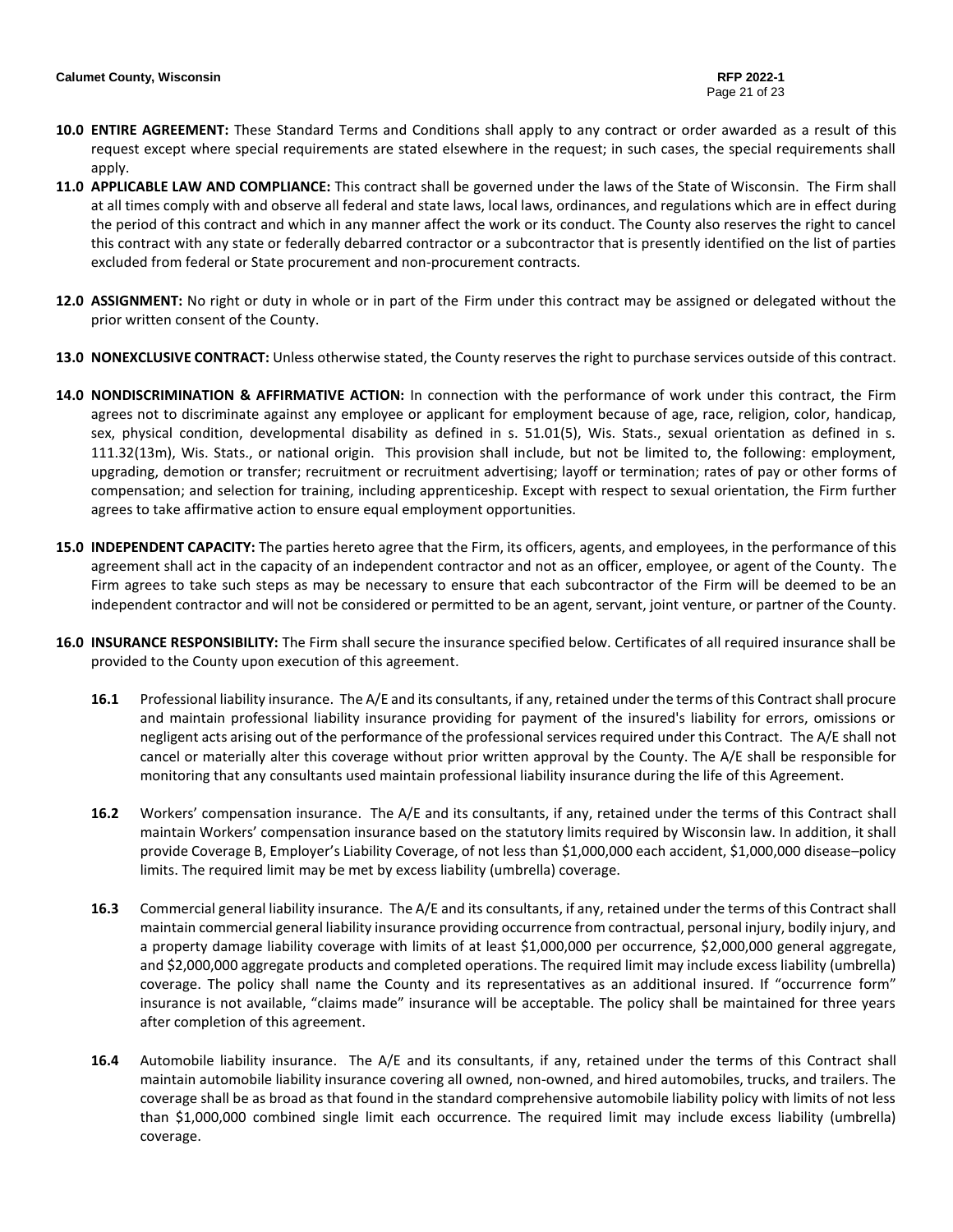The proposer will provide the County with at least 30 days' written notice of an insurer's intent to cancel or not renew any of the insurance coverage. The proposer agrees to hold the County harmless from any liability, including additional premium due because of the Firm's failure to maintain the coverage limits required.

The County's approval or acceptance of certificates of insurance does not constitute the County's assumption of responsibility for the validity of any insurance policies nor does the County represent that the above coverages and limits are adequate to protect any individual/group/business, its consultants' or subcontractors' interests, and assumes no liability therefore.

- **17.0 CANCELLATION:** The County reserves the right to cancel any contract in whole or in part without penalty due to nonappropriation of funds or for failure of the Firm to comply with terms, conditions, and specifications of this contract.
- **18.0 VENDOR TAX DELINQUENCY:** Vendors who have a delinquent Calumet County tax liability may have their payments offset by the County.
- **19.0 OPEN RECORDS:** Both parties understand that the County is bound by the Wisconsin Public Records Law, and as such, responses and contracts are subject to and conditioned on the provisions of the law. Firm acknowledges that it is obligated to assist the County in retaining and producing records that are subject to Wisconsin Public Records Law, and that the failure to do so shall constitute a material breach of the contract. The Firm must defend and hold the County harmless from liability under that law. Except as otherwise authorized, those records shall be maintained for a period of seven (7) years after receipt of final payment under the contract.
- **20.0 ADVERTISING AND NEWS RELEASES:** Reference to or use of the County, any of its departments, officials, or employees, for commercial promotion is prohibited. News releases pertaining to this procurement shall not be made without prior approval of the County. Release of broadcast e-mails pertaining to this procurement shall not be made without prior written authorization of the County.
- **21.0 HOLD HARMLESS:** The Firm will indemnify, pay the cost of defense including attorney's fees, and save harmless the County and all of its officers, agents and employees from all suits, actions, or claims of any character brought for or on account of any injuries or damages received by any persons or property resulting from the operations of the Firm, or of any of its contractors, in performing work under this agreement.
- **22.0 FOREIGN CORPORATION:** A foreign corporation (any corporation other than a Wisconsin corporation) which becomes a party to this contract is required to conform to all the requirements of Chapter 180, Wis. Stats., relating to a foreign corporation and must possess a certificate of authority from the Wisconsin Department of Financial Institutions, unless the corporation is transacting business in interstate commerce or is otherwise exempt from the requirement of obtaining a certificate of authority. Any foreign corporation, which desires to apply for a certificate of authority, should contact the Department of Financial Institutions, Division of Corporation, P.O. Box 7846, Madison, WI 53707-7846; telephone (608) 261-7577.
- **23.0 FORCE MAJEURE**: Neither party shall be in default by reason of any failure in performance of this contract in accordance with reasonable control and without fault or negligence on their part. Such causes may include, but are not restricted to, acts of nature or the public enemy, acts of the government in either its sovereign or contractual capacity, fires, floods, epidemics, quarantine restrictions, strikes, freight embargoes and unusually severe weather, but in every case the failure to perform such must be beyond the reasonable control and without the fault or negligence of the party.